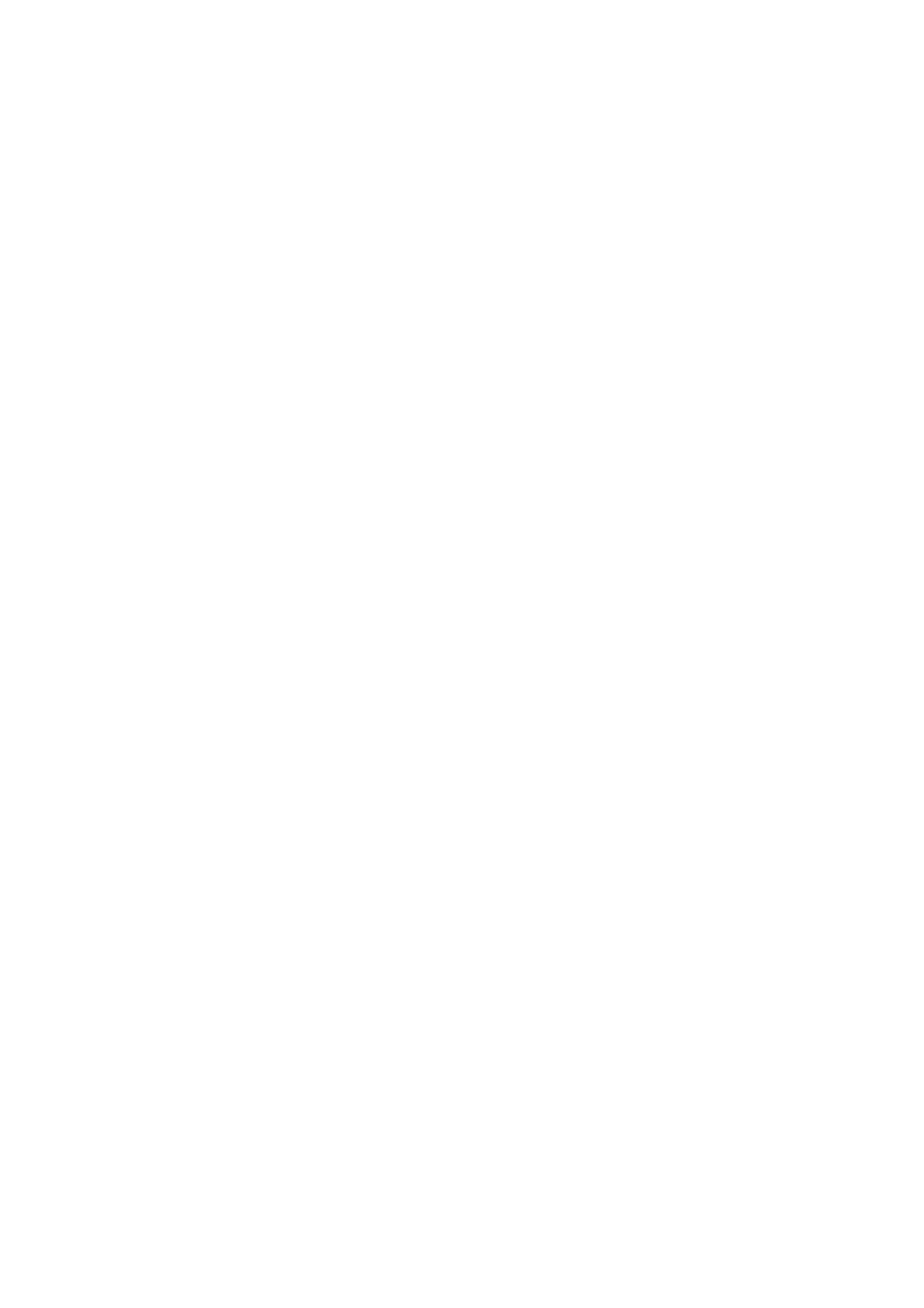## **Policy Introduction for Policy Number 100756464CCI**

### **Contents**

This policy consists of individual sections. You should read this policy in conjunction with The Schedule which confirms the sections you are insured under and gives precise details of the extent of your insurance protection.

| $\label{f:1} \text{Introduction}\\$ |  |
|-------------------------------------|--|
|                                     |  |
|                                     |  |
|                                     |  |
|                                     |  |
|                                     |  |
|                                     |  |
|                                     |  |
|                                     |  |

Inside the front cover you will find your: **Policy Schedule Important Information Statement of Fact** 

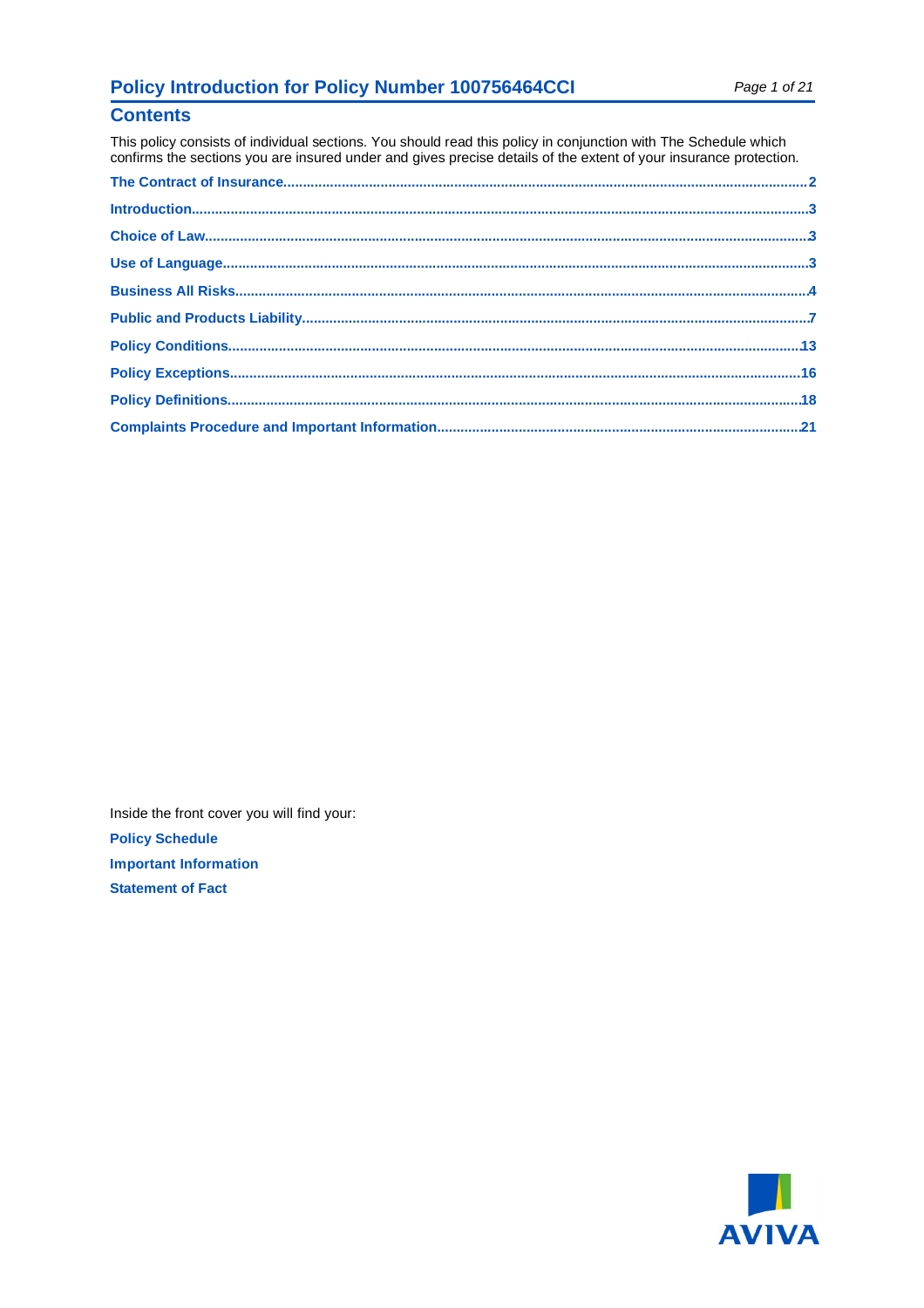## <span id="page-3-0"></span>**Policy Introduction**

## **The Contract of Insurance**

The contract of insurance between you and us consists of the following elements, which must be read together:

- ü your policy wording;
- ü the information contained on your risk presentation and Statement of Fact document issued by us;
- ü the policy schedule;
- ü any notice issued by us at renewal;
- ü any endorsement to your policy; and
- ü the information under the heading "Important Information" which we give you when you take out or renew your policy.

In return for You having paid or agreed to pay the premium, We will provide the cover set out in this policy, to the extent of and subject to the terms contained in or endorsed on this policy.

### **Important**

**This policy is a legal contract. You must tell Us about any material circumstances which affect Your insurance and which have occurred either since the policy started or since the last renewal date.**

**A circumstance is material if it would influence Our judgement in determining whether to provide the** cover and, if so, on what terms. If You are not sure whether a circumstance is material ask Your insurance adviser. If You fail to tell Us it could affect the extent of cover provided under the policy.

**You should keep a written record (including copies of letters) of any information You give Your insurance adviser when You renew this policy.**

### **Breach of Term**

We agree that where there has been a breach of any term (express or implied) which would otherwise result in Us automatically being discharged from any liability, then such a breach shall result in any liability We might have under this policy being suspended. Such a suspension will apply only from the date and time at which the breach occurred and up until the date and time at which the breach is remedied. This means that We will have no liability in respect of any loss occurring, or attributable to something happening, during the period of suspension.

### **Terms not relevant to the actual loss**

Where there has been non-compliance with any term (express or implied) of this policy, other than a term that defines the risk as a whole, and compliance with such term would tend to reduce the risk of:

- ß loss of a particular kind, and/or
- ß loss at a particular location, and/or
- ß loss at a particular time,

then We agree that We may not rely on the non-compliance to exclude, limit or discharge Our liability under this policy if You show that non-compliance with the term could not have increased the risk of the loss which actually occurred in the circumstances in which it occurred.

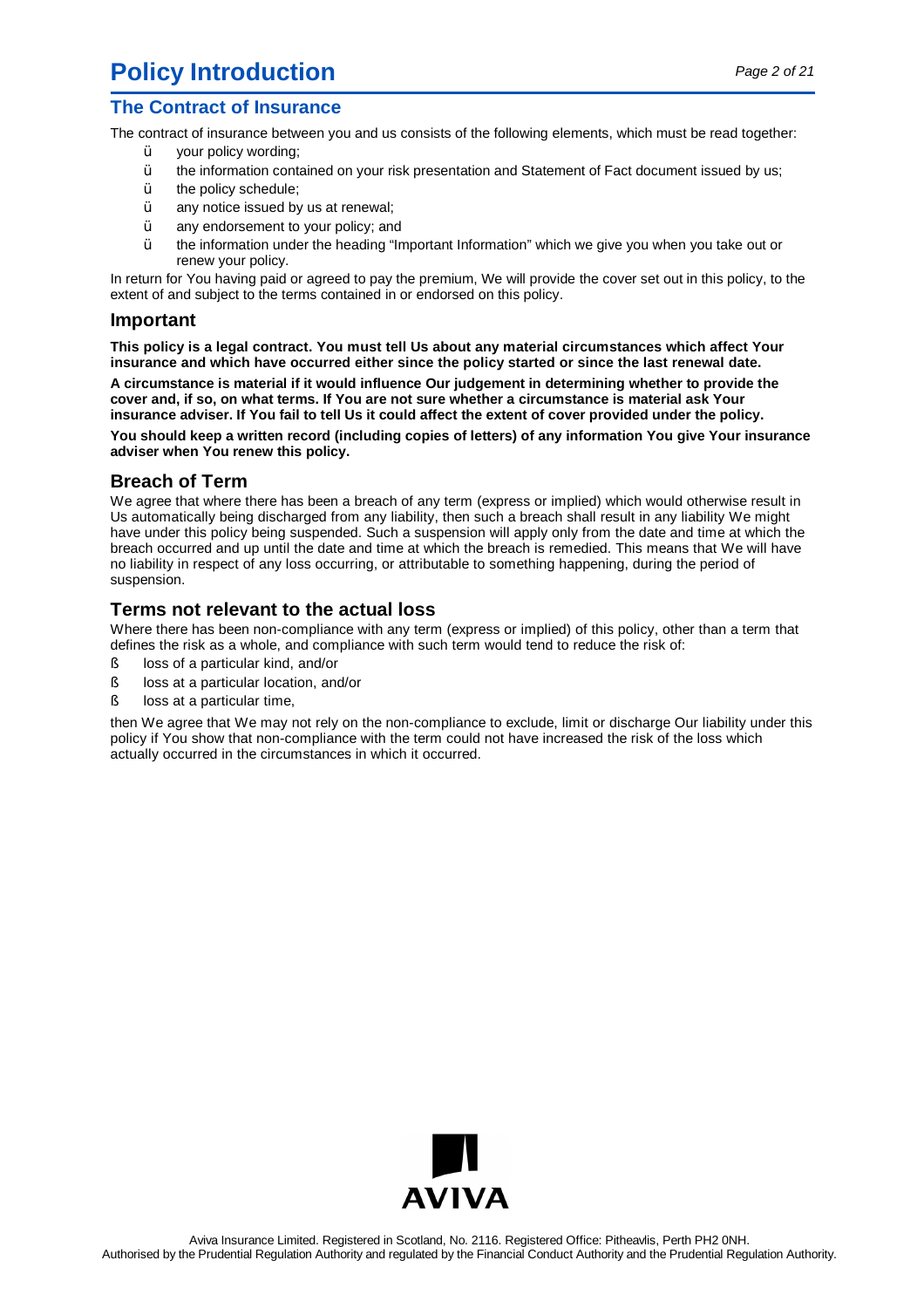## <span id="page-4-0"></span>**Policy Introduction**

### **Introduction**

Welcome to Aviva. We are committed to providing a first-class service. Aviva has the experience and longevity of a company who can trace its roots back to the establishment of the Hand in Hand Fire & Life Insurance Society in London in 1696.

This is your Commercial Combined Insurance policy which sets out your insurance protection in detail.

Your premium has been calculated on the basis of the extent of cover you have selected which is specified in The Schedule, the information you have provided and the declaration you have made. Please read the policy and The Schedule carefully to ensure that the cover meets your requirements, and the details on The Schedule are correct.

Please contact your insurance adviser if you have any questions or if you wish to make adjustments. Your insurance adviser's details are:

ALAN BOSWELL INSURANCE BROKERS LIMITED

PROSPECT HOUSE ROUEN ROAD NORWICH

NORFOLK, NR1 1RE

## **Choice of Law**

The appropriate law as set out below will apply unless you and the insurer agree otherwise.

- The law applying in that part of the UK, the Channel Islands or the Isle of Man in which you normally live or (if applicable) the first named policyholder normally lives, or
- In the case of a business, the law applying in that part of the UK, the Channel Islands or the Isle of Man where it has its principal place of business, or
- Should neither of the above be applicable, the law of England and Wales will apply.

## **Use of Language**

All communications relating to this contract will be in English.

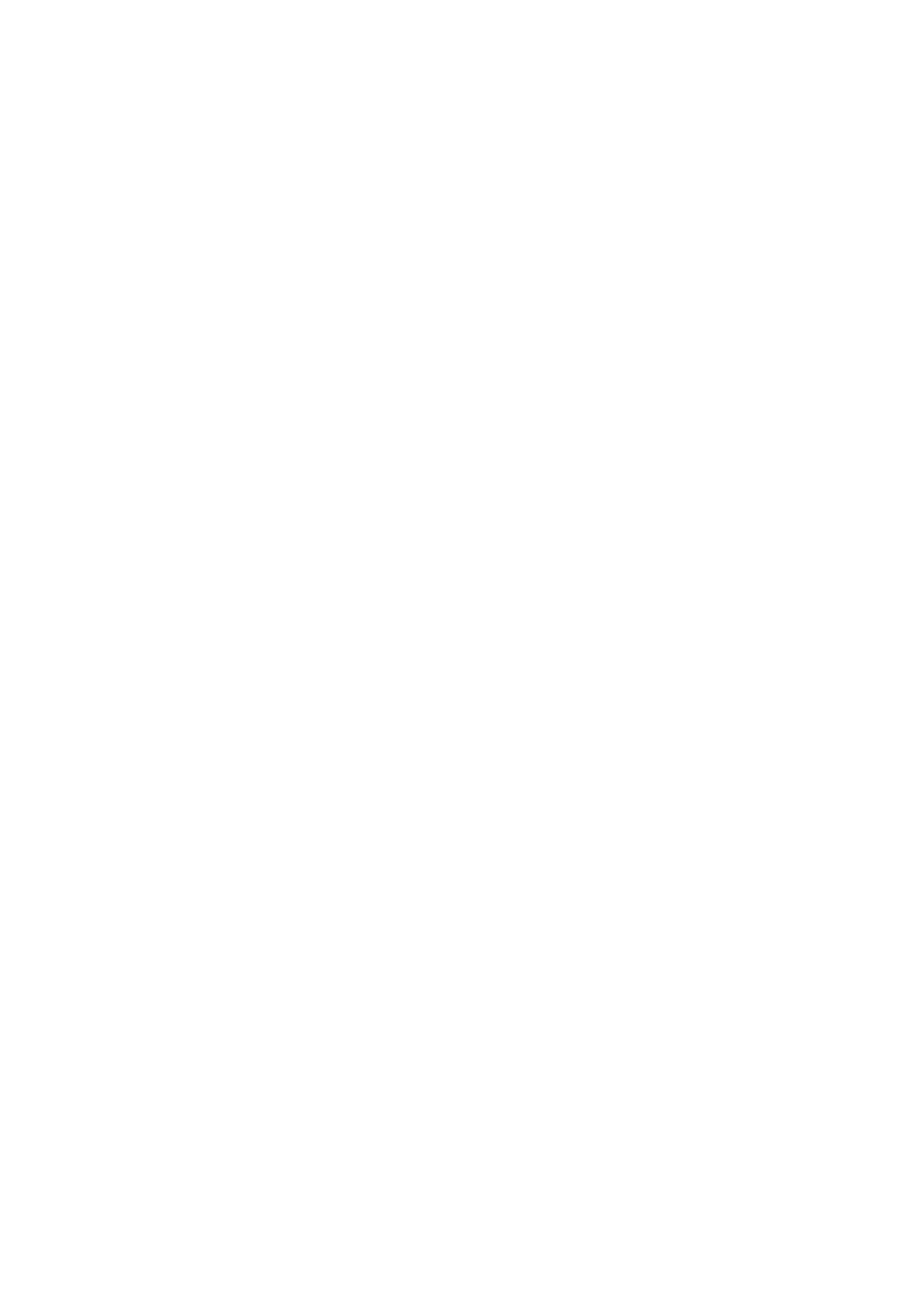## <span id="page-6-0"></span>Page 4 of <sup>21</sup> **Business All Risks**

#### **Cover**

We will cover You for Damage, occurring during the Period of Insurance, to Property Insured as detailed in The Schedule.

The maximum We will pay under this Section in any one Period of Insurance will not exceed

- (1) the Sum Insured on each item, or
- (2) the Total Sum Insured, or
- (3) any other maximum amount payable or Limit of Liability specified in The Schedule.

#### **Clauses**

#### **These Clauses apply and are stated in The Schedule.**

#### **Automatic Reinstatement**

The Sums Insured stated in The Schedule will not be reduced by the amount of any claim unless We or You give notice to the contrary.

You must pay any additional premium required by Us to reinstate the Sums Insured.

### **Basis of Claim Settlement**

#### **Basis of Settlement - Reinstatement**

Where Damage occurs to Property Insured, other than to Computer and Electronic Office Equipment and The Schedule states Reinstatement applies and

- (1) the Property Insured is
	- (a) lost or destroyed, We will pay for its rebuilding or replacement by similar property in a condition as good as, but not better or more extensive than, its condition when new
	- (b) damaged, We will pay for the replacement or repair of the damaged portion to a condition as good as, but not better or more extensive than, its condition when new. However, We will not pay more than We would have done if the property has been completely destroyed
- (2) Computer and Electronic Office Equipment, insured by this Section is
	- (a) lost or destroyed beyond economic repair, We will pay for its replacement by new Computer and Electronic Office Equipment of equal performance and/or capacity but if this is not possible, by Computer and Electronic Office Equipment with the nearest higher performance and/or capacity
	- (b) damaged, if an economic repair is possible, We will pay for the repair of the Computer and Electronic Office Equipment, to its condition when new. However, We will not pay more than We would have done if Computer and Electronic Office Equipment had been completely destroyed.

The work of reinstatement may be carried out on another site and in a manner suitable to Your needs and must begin and be carried out as quickly as possible, providing this will not increase the maximum We will pay.

(3) The following Condition of Average will apply

You will be liable to bear a proportionate share of the loss if the Sum Insured, at the time of Damage, is less than 85% of the amount necessary to replace the whole of the Property Insured and/or Computer and Electronic Office Equipment, at the time of rebuilding or replacement.

We will not provide cover if You do not incur the cost of replacing or repairing the Property Insured and/or Computer and Electronic Office Equipment or someone acting on Your behalf, have insured the property under another policy which does not have a similar basis of reinstatement or You do not comply with any of the terms of this Clause. However, the Basis of Claim Settlement - Indemnity will apply.

For the purposes of this Basis of Settlement Computer and Electronic Office Equipment means

- (1) all computers, computer installations and systems, microchips, integrated circuits, microprocessors, embedded systems, hardware, data processing equipment, information repository, equipment capable of processing data and or similar devices, whether physically or remotely connected thereto
- (2) personal computers, laptops, small micro computers and similar equipment used for processing electronic data and which are designed to be carried by hand
- (3) all electronic office equipment including telecommunications equipment, facsimile, printing and photocopying machines.

Computer and Electronic Office Equipment does not include Portable equipment away from The Premises, Computer and Electronic Office Equipment held as stock or customers' Computer and Electronic Office Equipment held in trust, Computer and Electronic Office Equipment controlling or monitoring any manufacturing process.

Where Damage occurs to stock and materials in trade, professional fees, debris removal, rent, pedal cycles and personal effects, motor vehicles, the Basis of Claim Settlement - Indemnity will apply unless more specifically stated in The Schedule.

#### **Basis of Claim Settlement - Indemnity**

The basis upon which We will calculate the amount We will pay in respect of any claim will be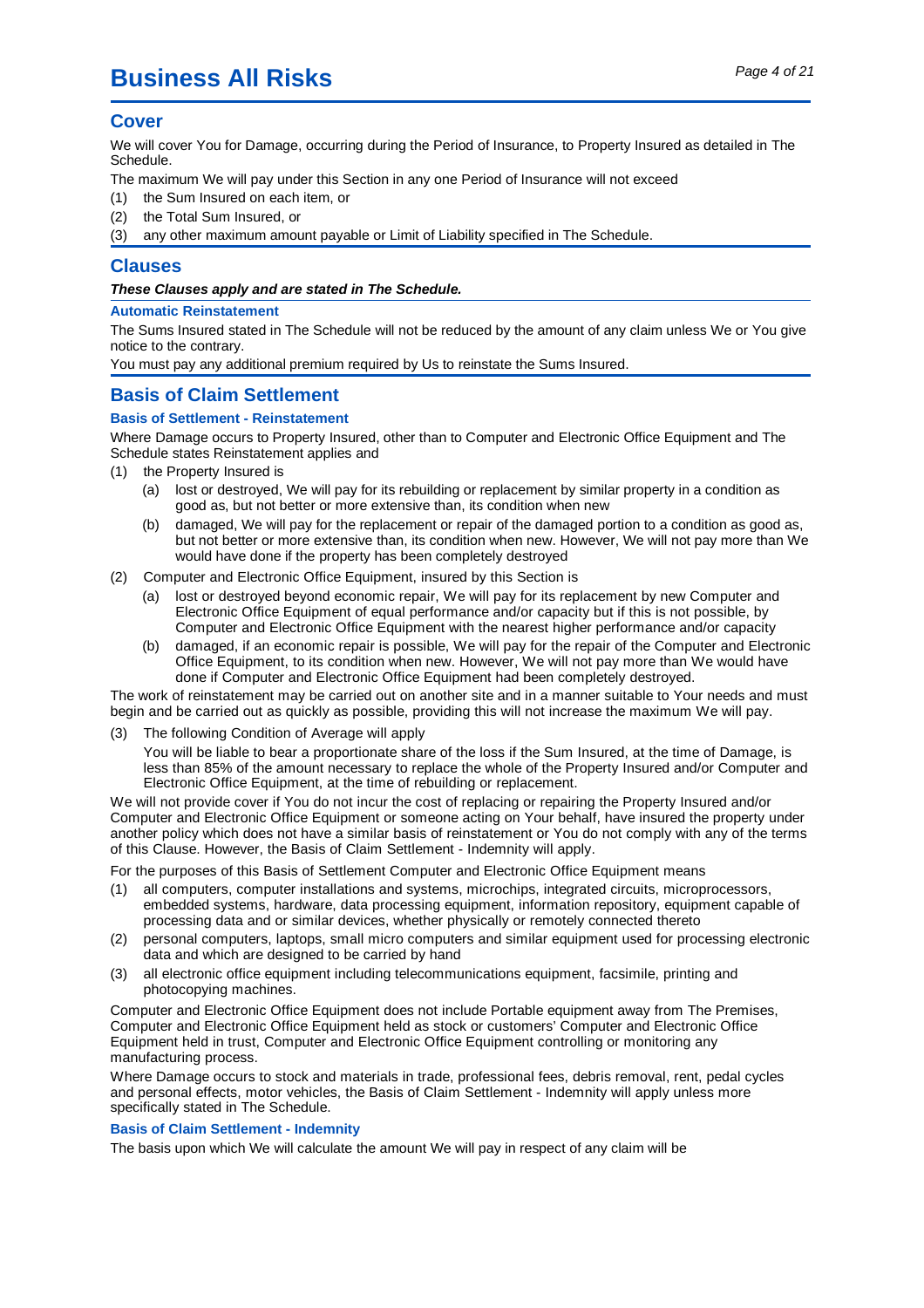## Page 5 of <sup>21</sup> **Business All Risks**

- (1) the cost of replacement or repair of the property lost, destroyed or damaged, to a condition as good as, but not better or more extensive than, it's condition immediately prior to the Damage, or at Our option
- (2) the reduction in value of the Property Insured, unless the Basis of Claim Settlement Reinstatement Clause or any other alternate basis of settlement is stated to apply.

### **Conditions**

#### The following condition applies to this Section in addition to the Policy Conditions at the back of this **policy.**

#### **Average**

Where a Sum Insured is stated to be subject to average, this means that if at the time of Damage, the Sum Insured is less than the total value of the Property Insured, You will be responsible for the difference and bear a proportionate share of the loss.

### **Exceptions**

#### The following exceptions apply to this Section in addition to the Policy Exceptions at the back of this **policy.**

We will not provide cover for

- (1) Damage to the Property Insured caused by or consisting of
	- (a) an existing or hidden defect
	- (b) gradual deterioration or wear and tear
	- (c) frost or change in the water table level
	- (d) faulty or defective design or materials used in its construction
	- (e) operating error or omission by You or any of Your Employees

However, We will provide cover for any subsequent Damage which results from a cause not otherwise excluded.

- (2) Damage to the Property Insured caused by or consisting of
	- (a) corrosion, rust, rot, shrinkage, evaporation or loss of weight, dampness or dryness, scratching, vermin or insects, mould or fungus
	- (b) change in temperature, colour, flavour, texture or finish
	- (c) nipple or joint leakage or failure of welds
	- (d) the Property Insured's own mechanical or electrical breakdown or derangement

However, We will provide cover for Damage not otherwise excluded which results from Defined Contingencies (1) to (12), (14) and (16) or any other accidental cause and any subsequent Damage which results from acause not otherwise excluded.

- (3) Damage to the Property Insured caused by pollution or contamination
	- However, We will provide cover for Damage to the Property Insured not otherwise excluded caused by
	- (a) pollution or contamination which results from Defined Contingencies (1) to (12), (14) and (16)
	- (b) Defined Contingencies (1) to (12), (14) and (16) which results from pollution or contamination.
- (4) Damage to the Property Insured caused by
	- (a) acts of fraud or dishonesty
	- (b) disappearance, unexplained or inventory shortage, misfiling, misplacing of information or clerical error
	- (c) theft or attempted theft from any Unattended Vehicle unless there is evidence of forcible and violent entry into the vehicle.
- (5) Damage to any building or structure caused by its own cracking or collapse However, We will provide cover for Damage if it results from Defined Contingencies (1) to (12) and is not otherwise excluded.
- (6) Damage
	- (a) to the Property Insured by fire resulting from its undergoing any process involving the application of heat
	- (b) to that portion of the Property Insured caused by its own self ignition, leakage of electricity, short circuiting, or over running
	- (c) resulting from the Property Insured undergoing any process of production or packaging, treatment, testing or commissioning, servicing or repair

However, We will provide cover for Damage if it is caused by fire or explosion and is not otherwise excluded.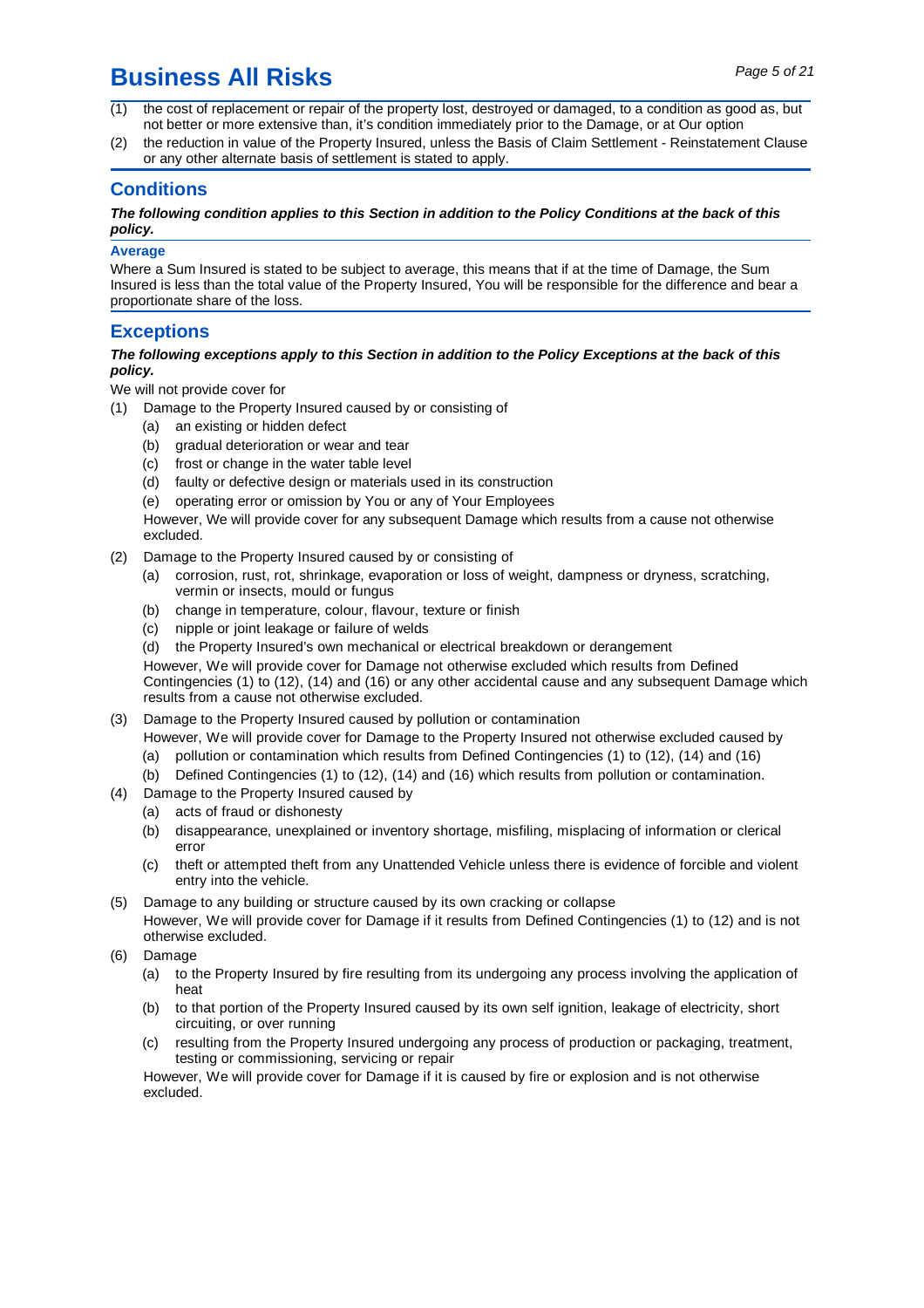## Page 6 of <sup>21</sup> **Business All Risks**

- (7) Damage to the Property Insured caused by escape of water from any tank, apparatus or pipe, malicious persons (other than by fire or explosion) or theft or attempted theft when The Premises are Unoccupied
- (8) Damage more specifically insured by You or on Your behalf
- (9) any consequential loss or damage
- (10) any Damage to the Property Insured resulting directly or indirectly from or in connection with any of the following regardless of any other cause or event contributing concurrently or in any other sequence to the loss
	- (a) Terrorism
	- (b) civil commotion in Northern Ireland
	- (c) any action taken in controlling, preventing, suppressing, or in any way relating to (a) and/or (b) above.

Terrorism means

- (i) in respect of Damage occurring in England, Wales and Scotland only but not the territorial seas adjacent thereto as defined by the Territorial Sea Act 1987 nor the Isle of Man or the Channel Islands, acts of persons acting on behalf of or in connection with any organisation which carries out activities directed towards the overthrowing or influencing by force or violence HM Government in the United Kingdom or any other government de jure or de facto
- (ii) in respect of Damage occurring in any territory not specified in (i) above any act or acts including but not limited to
	- ß the use or threat of force and/or violence, and/or
	- ß harm or Damage to life or to property or the threat of such harm or Damage including but not limited to harm or Damage by nuclear and/or chemical and/or biological and/or radiological means

caused or occasioned by any person(s) or group(s) of persons or so claimed in whole or in part for political, religious, ideological or similar purposes

In any action, suit or other proceedings where We allege that any Damage results from Terrorism as defined above and is therefore not covered by this Section, the burden of proving that any such Damage is covered under this Section will be upon You

- (11) (a) Loss of Data
	- (b) any Damage to Computer and Electronic Equipment or Failure resulting directly or indirectly from, or in connection with
		- (i) Virus or Similar Mechanism
		- (ii) Denial of Service Attack
		- (iii) unauthorised access to or use of Computer and Electronic Equipment.

However, We will provide cover for subsequent Damage to the Property Insured caused by or resulting from Defined Contingencies (1) to (11), (13), (15) and (16) which is not otherwise excluded and only where such subsequent Damage is insured by this Section

(12) the Excess stated in The Schedule.

### **Definitions**

The following definitions apply to this Section in addition to the Policy Definitions at the back of this **policy and keep the same meaning wherever they appear in the Section, unless an alternative definition is stated to apply.**

#### **Damage**

Physical loss, destruction or damage.

#### **Property Insured**

Property insured as detailed in The Schedule.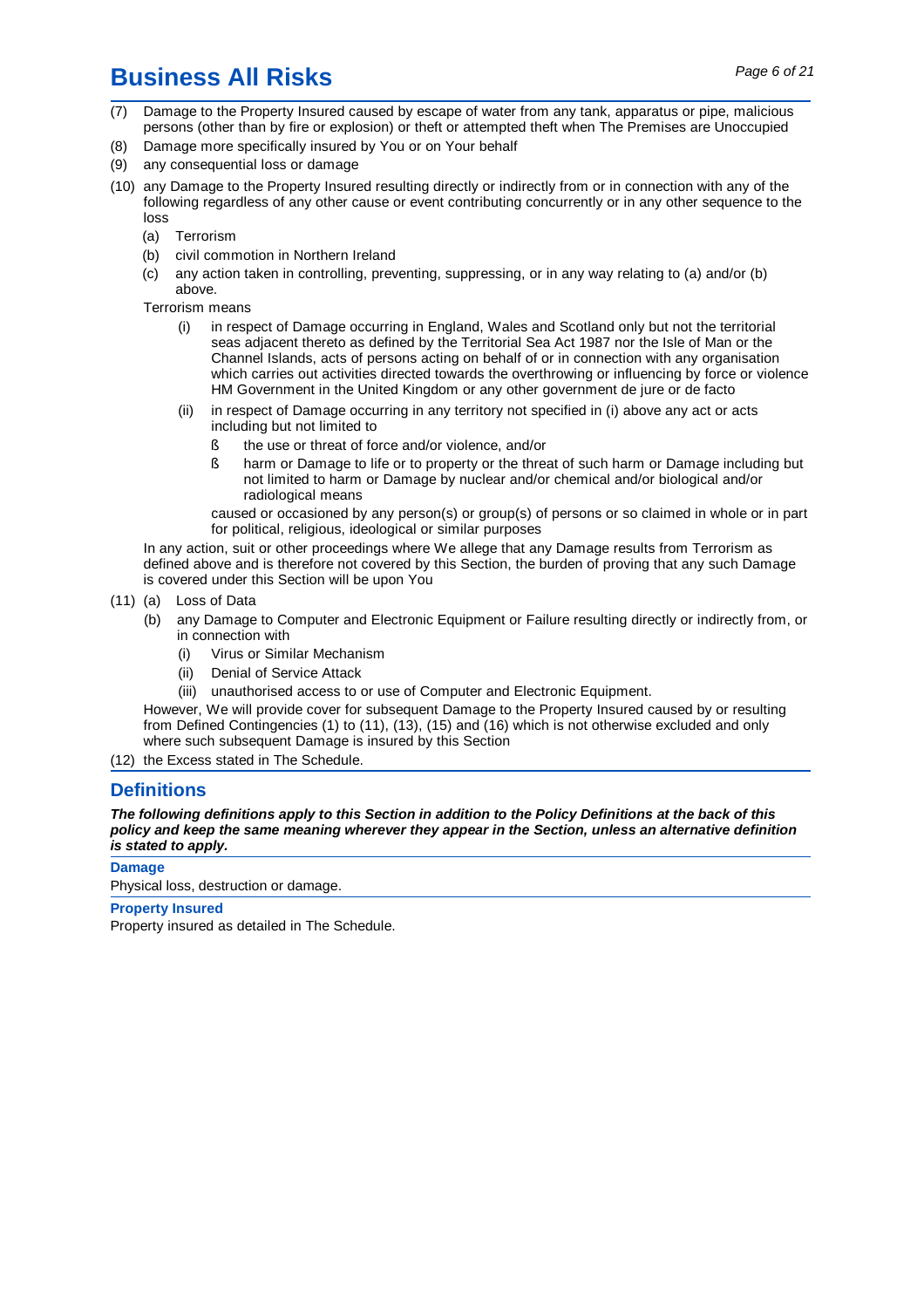## <span id="page-9-0"></span>**Cover**

We will provide cover to The Insured for legal liability to pay Compensation, Costs and Expenses for accidental

- (1) Personal Injury
- (2) Damage to Property
- (3) obstruction, trespass, nuisance or interference with any right of way, air, light or water

which arises in connection with The Business and which happens during the Period of Insurance and within The Territorial Limits.

The maximum We will pay is The Limit of Indemnity and any Costs and Expenses.

However, for any claim brought in the United States of America, or any territory within its jurisdiction, or Canada the maximum We will pay, inclusive of Costs and Expenses, is The Limit of Indemnity.

### **Clauses**

#### **These clauses apply and are stated in The Schedule**

#### **Additional Activities**

The Business includes

- (1) ownership, use and upkeep of Your premises
- (2) upkeep of vehicles and plant which are owned and used by You
- (3) canteen, social, sports, educational and welfare organisations for the benefit of any Employee
- (4) Your first aid, fire, security and ambulance services
- (5) Your participation in exhibitions
- (6) private work by any Employee, with Your prior consent, for You or for any director, partner or Employee of Yours.

#### **Buildings Temporarily Occupied**

We will provide cover for legal liability for accidental Damage to premises (and their contents) temporarily occupied by The Insured for the purpose of carrying out The Business.

We will not provide cover for Damage to

- (1) premises and their contents which You own or which are loaned, leased, hired or rented to The Insured or any other party who is carrying out work on Your behalf
- (2) The Works.

#### **Consumer Protection Act 1987 and Food Safety Act 1990**

We will provide cover to The Insured for

- (1) legal fees and expenses, incurred with Our written consent, for defending proceedings, including appeals
- (2) costs of prosecution awarded against The Insured

which arise from criminal proceedings for any breach of Part II of the Consumer Protection Act 1987 or Part II of the Food Safety Act 1990.

We will not provide cover

- (1) unless the proceedings relate to an actual or alleged act, omission or incident committed during the Period of Insurance within The Defined Territories and in connection with The Business
- (2) for proceedings which result from any deliberate act or omission by You
- (3) where cover is provided by another insurance policy.

#### **Contractual Liability**

We will provide cover for accidental Bodily Injury or Damage to Property imposed on You solely by reason of the terms of any agreement provided that the conduct and control of any claim is vested in Us.

We will not provide cover for any agreement for or including the performance of work outside The Defined Territories.

#### **Corporate Manslaughter and Corporate Homicide Act 2007**

We will provide cover for

(1) legal fees and expenses, incurred with Our written consent, for defending proceedings, including appeals (2) costs of prosecution awarded against You

which arise from criminal proceedings for any offence as defined in Section 1 of the Corporate Manslaughter and Corporate Homicide Act 2007.

We will not provide cover

- (1) unless the proceedings relate to an actual or alleged offence committed during the Period of Insurance within The Defined Territories and in connection with The Business
- (2) in respect of proceedings which result from any deliberate act or omission by You or which relate to any Employee
- (3) in respect of any fines or remedial or publicity orders or any steps required to be taken by such orders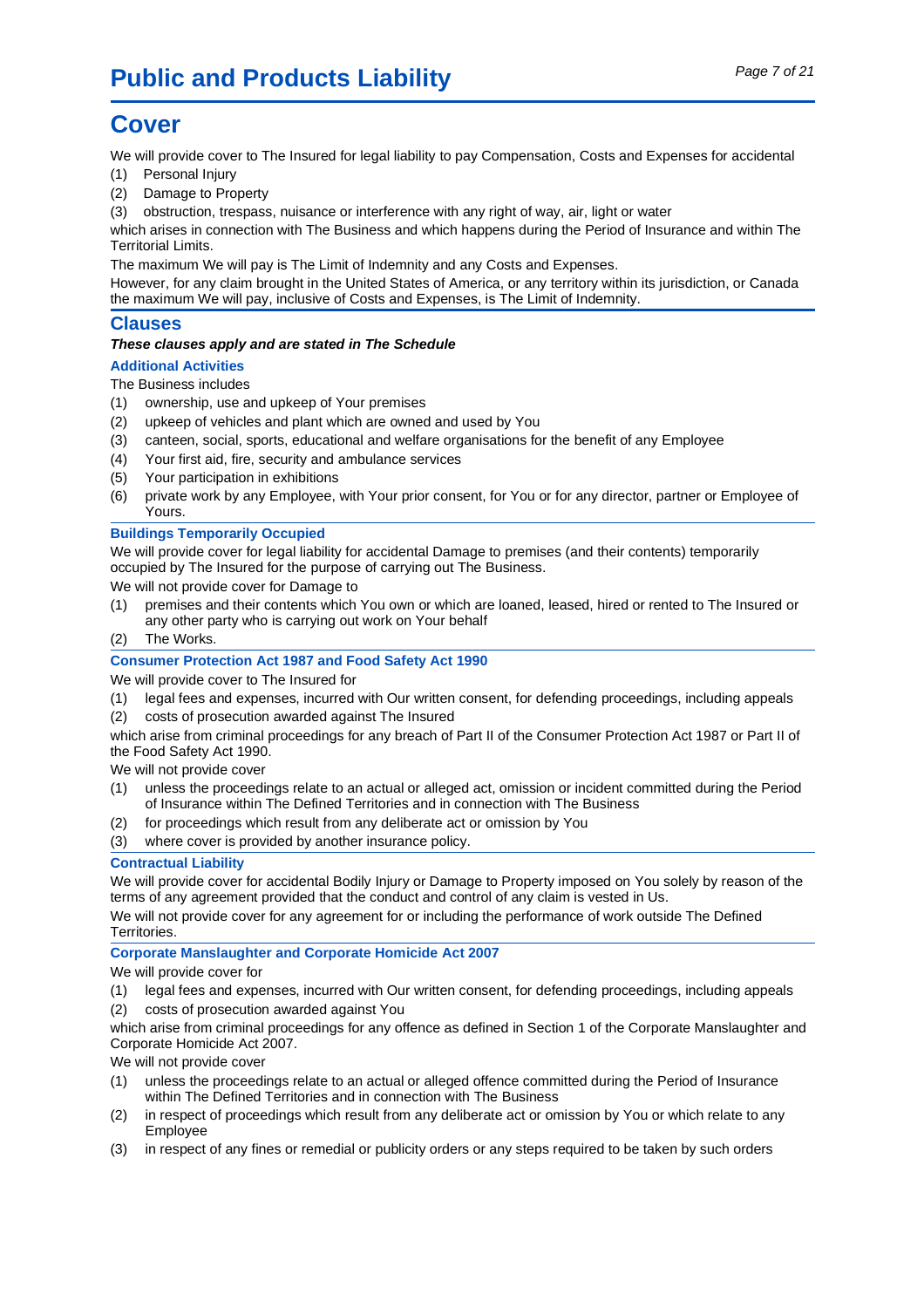## **Public and Products Liability** Page 8 of 21

(4) where cover is provided by another insurance policy.

#### **Cross Liabilities**

We will provide cover for each party named as The Policyholder in The Schedule as if a separate policy had been issued to each.

The total amount payable will not exceed The Limit of Indemnity regardless of the number of parties claiming to be covered.

#### **Data Protection**

We will provide cover for

- (1) legal fees and defence costs
- (2) legal liability for Compensation to an individual, the subject of personal data The Insured holds and who suffers material or non-material damage caused by inaccuracy of data, loss of the data, unauthorised destruction or disclosure of the data

arising from proceedings brought against The Insured under Section 13 of the Data Protection Act 1998 or under Article 82 of the General Data Protection Regulation (Regulation (EU) 2016/679) or under any legislation implementing the General Data Protection Regulation or under any replacement legislation in respect of any of the foregoing.

The maximum We will pay for all claims happening during any one Period of Insurance is stated in The Schedule. We will not provide cover for

- (1) (a) Personal Injury other than as provided by this clause
	- (b) Damage to Property

(c) fraud, dishonesty, insolvency, financial default, conspiracy, conversion, deceit, intimidation, inducement of breach of contract, injurious falsehood or breach of confidence

- (d) libel, slander or defamation
- (2) consequential losses
- (3) liability as a result of You having authorised the destruction or disclosure of the data or which could reasonably have been expected to arise as a result of any other deliberate act or omission by You
- (4) liability which arises solely by reason of the terms of any agreement or in respect of liquidated damages
- (5) liability under any penalty clause or any fine or statutory payment
- (6) legal costs or expenses or financial losses in respect of any order for rectification or erasure of data or requiring that data to be supplemented by any other statements
- (7) proceedings relating to Compensation for any Employee if the Employers' Liability Section of this policy is not in force.

#### **Defective Premises**

We will provide cover for legal liability for accidental Bodily Injury or Damage to Property arising under the Defective Premises Act 1972 or the Defective Premises (Northern Ireland) Order 1975 or the Defective Premises (Landlord's Liability) Act (Northern Ireland) 2001, in connection with any premises which You previously owned or occupied for the purposes of The Business.

We will not provide cover for the cost of rectifying any defect or alleged defect in such premises.

#### **Employees' and Visitors' Personal Belongings**

We will provide cover for legal liability for accidental Damage to Employees' and visitors' vehicles and personal belongings which are in the custody or control of The Insured.

We will not provide cover where Property is

- (1) loaned, leased, hired or rented to The Insured
- (2) stored for a fee or other consideration by The Insured
- (3) in the custody or control of The Insured for the purposes of being worked upon.

#### **Health and Safety Legislation**

We will provide cover for

- (1) legal fees and expenses incurred with Our written consent for defending proceedings, including appeals
- (2) costs of prosecution awarded against The Insured

which arise from any health and safety inquiry or criminal proceedings for any breach of the Health and Safety at Work etc Act 1974 or the Health and Safety at Work (Northern Ireland) Order 1978.

We will not provide cover

- (1) unless the proceedings relate to an actual or alleged act, omission or incident committed during the Period of Insurance within The Defined Territories and in connection with The Business
- (2) in respect of proceedings which result from any deliberate act or omission by You or which relate to the health and safety of any Employee
- (3) where cover is provided by another insurance policy.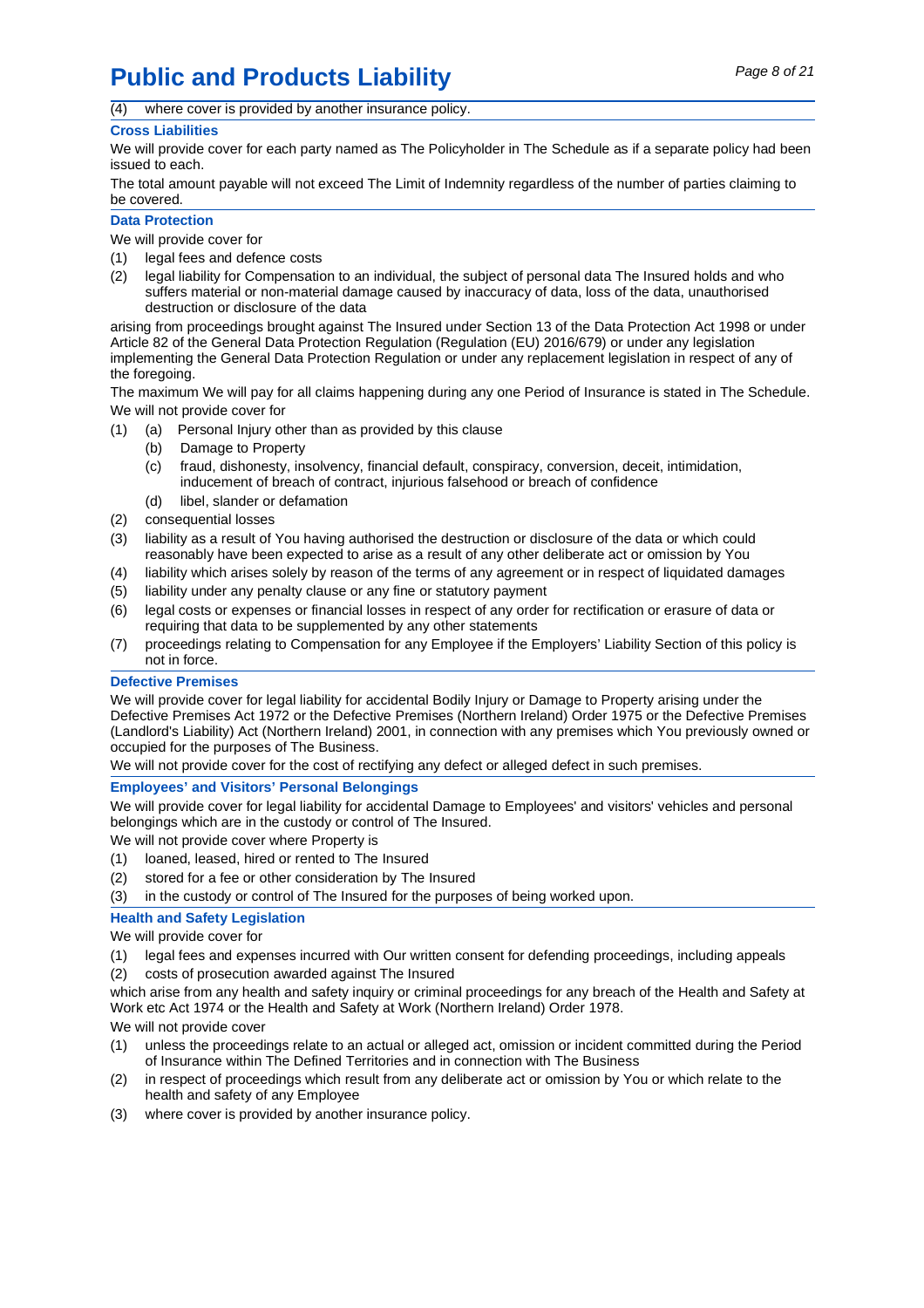## **Public and Products Liability** Page 9 of 21

#### **Hired or Rented Premises**

We will provide cover for legal liability for accidental Damage to premises (including fixtures and fittings) within The Defined Territories which are hired, rented or loaned to The Insured in connection with The Business.

We will not provide cover for

- (1) the first amount, stated in The Schedule, of Compensation, Costs and Expenses in respect of such damage caused other than by fire or explosion
- (2) liability imposed on The Insured solely by reason of the terms of any hiring or renting agreement
- (3) Damage caused by fire or any other peril against which any hiring or renting agreement specifies that insurance is taken out by The Insured.

#### **Libel and Slander**

We will provide cover to The Insured for Compensation, Costs and Expenses as a result of any

- (1) libel in any Publication
- (2) slander made in the course of The Business
- (3) infringement of any trademark, registered design, copyright or patent right arising from the contents of any **Publication**
- (4) slander of title to goods.

This cover only applies to claims made against The Insured during the currency of this Clause or within 12 months of it's expiry, provided the cause of the claim occurred while this Clause was in force.

All claims arising out of one cause, whether or not all such claims are made against The Insured in the same Period of Insurance, will be treated as one claim.

The maximum We will pay, inclusive of Costs and Expenses, for any one claim or in any one Period of Insurance is stated in The Schedule.

We will not provide cover for

- (1) withdrawing, recalling or replacing any Publication
- (2) liability imposed on The Insured solely by reason of the terms of any contract conditions or agreement
- (3) actions brought in a court of law outside of The Defined Territories
- (4) ten percent of each and every claim.

#### **Motor Contingent Liability**

We will provide cover for legal liability for accidental Bodily Injury and Damage to Property which arises from any vehicle or attached trailer which is

- (1) not owned or provided by, or loaned, leased, hired or rented to You, and
- (2) being used in connection with The Business in The Defined Territories.

We will not provide cover

- (1) for Damage to the vehicle or trailer or goods carried in or on the vehicle or trailer
- (2) while the vehicle is being driven by You or any person who, to Your knowledge or that of Your representatives, does not hold a licence to drive the vehicle unless that person has held and is not disqualified from holding or obtaining such a licence
- (3) where cover is provided by another insurance policy.

#### **Overseas Personal Liability**

We will provide cover to You and, at Your request, any director, partner or Employee of Yours for legal liability for accidental Bodily Injury or Damage to Property incurred in a personal capacity whilst such persons are temporarily outside The Defined Territories in connection with The Business.

We will also cover any accompanying spouse and children.

Where You are an individual, this cover will also apply to Your personal liability whilst away from Your business premises in connection with The Business but within The Defined Territories.

We will not provide cover

- (1) where liability arises from
	- (a) any agreement unless liability would have existed otherwise
	- (b) ownership or occupation of land or buildings
	- (c) the carrying on of any trade or profession
	- (d) ownership, possession or use of wild animals, firearms (other than sporting guns), mechanically propelled vehicles, aircraft or watercraft
- (2) where cover is provided by another insurance policy.

#### **Payment for Court Attendance**

We will compensate You if, at Our request, You, or any director, partner or Employee of Yours, is attending court as a witness in connection with a claim for which The Insured is entitled to cover.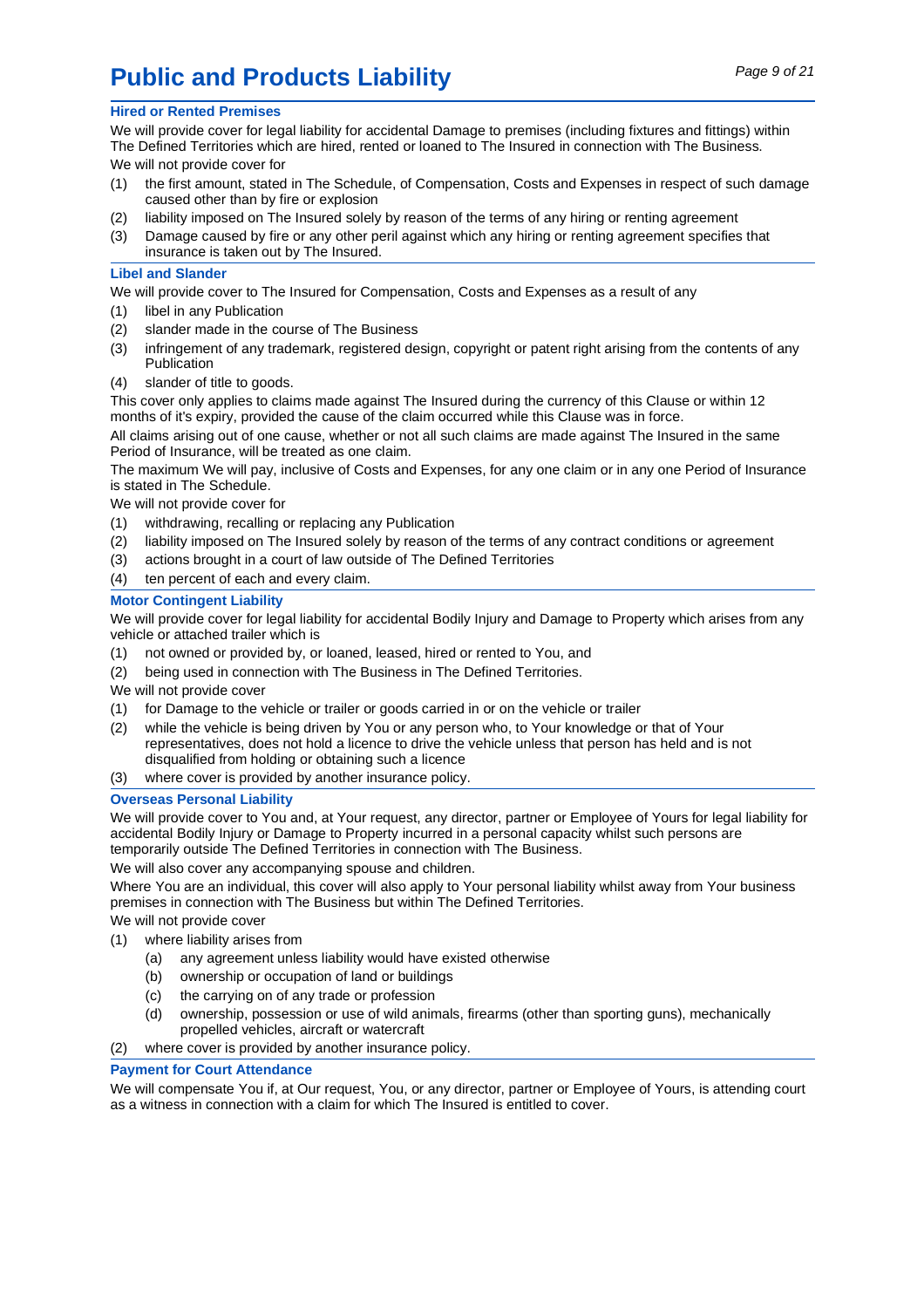## **Public and Products Liability** Page 10 of 21

The maximum We will pay, per day, for You, each director, partner or Employee is stated in The Schedule.

#### **Conditions**

**Policy Conditions can be found at the back of this document**

#### **Premium Adjustment**

- (1) At renewal, where itis stated in The Schedule that index linking applies, the estimates upon which the premium isbased will be adjusted for movements in The Average Weekly Earnings Index issued by the relevant government department or any alternative index specified by Us in Our reasonable opinion In the event of a negative index We will retain Your existing estimates, unless You advise Us otherwise.
- (2) Where it is stated in The Schedule that declarations apply You will, within one month after the Expiry Date shown in The Schedule, supply the information We require and We will adjust the premium for the expired period subject to any minimum premium(s) applying.

#### **Suspension of Cover**

We may, at any reasonable time, inspect any property and, in the event of any defect or danger being apparent, We may by written notice to You suspend all Our liability that might otherwise arise from such defect or danger.

#### **Exceptions**

#### **Policy Exceptions can be found at the back of this document**

We will not provide cover for

- (1) Personal Injury to any Employee arising out of and in the course of employment by You in The Business
- (2) the ownership, possession or use by or on behalf of The Insured of any
	- (a) aircraft, aerial device or hovercraft
	- (b) watercraft exceeding eight metres in length
	- (c) motor vehicle, trailer or plant in circumstances where compulsory insurance or security is required by any road traffic legislation other than
		- (i) where described in the Motor Contingent Liability Clause(if applicable)
		- (ii) the loading or unloading of any such vehicle, trailer or plant where cover is not provided by another insurance policy
- (3) Damage to Property
	- (a) which You own or which is loaned, leased, hired or rented to The Insured
	- (b) which is held in trust or in the custody or control of The Insured or any other party who is carrying out work on Your behalf

other than in the circumstances described in the Hired or Rented Premises Clause, the Employees' and Visitors' Personal Belongings Clause or the Buildings Temporarily Occupied Clause

- (c) which requires to be insured under the terms of Clause 6.5.1 of the Standard Form of Building Contract issued by the Joint Contracts Tribunal or a clause of similar intent under other contract conditions
- (4) Damage to or the cost incurred by anyone in repairing, removing, replacing, reapplying, rectifying or reinstating Products Supplied (other than Products Supplied under a separate contract) or The Works
- (5) recalling or making refunds in respect of Products Supplied or The Works
- (6) advice, instruction, consultancy, design, formula, specification, inspection, certification or testing performed or provided separately for a fee or under a separate contract
- (7) the carrying out of any work, or any Products Supplied, which affects or could affect
	- (a) the navigation, propulsion or safety of any aircraft or other aerial device
		- (b) the safety or operation of nuclear installations
- (8) Pollution or Contamination other than caused by a sudden, identifiable, unintended and unexpected incident which takes place in its entirety at a specific time and place during the Period of Insurance All Pollution or Contamination which arises out of one incident will be deemed to have happened at the time such incident takes place
- (9) (a) work in or on and travel to, from or within
	- (b) Products Supplied to
	- any offshore
		- (i) accommodation, exploration, drilling or production rig or platform
		- (ii) support vessel
- (10) liquidated damages, penalty clauses, fines, or aggravated, restitutionary, punitive or exemplary damages or any additional damages resulting from the multiplication of compensatory damages or other non-compensatory damages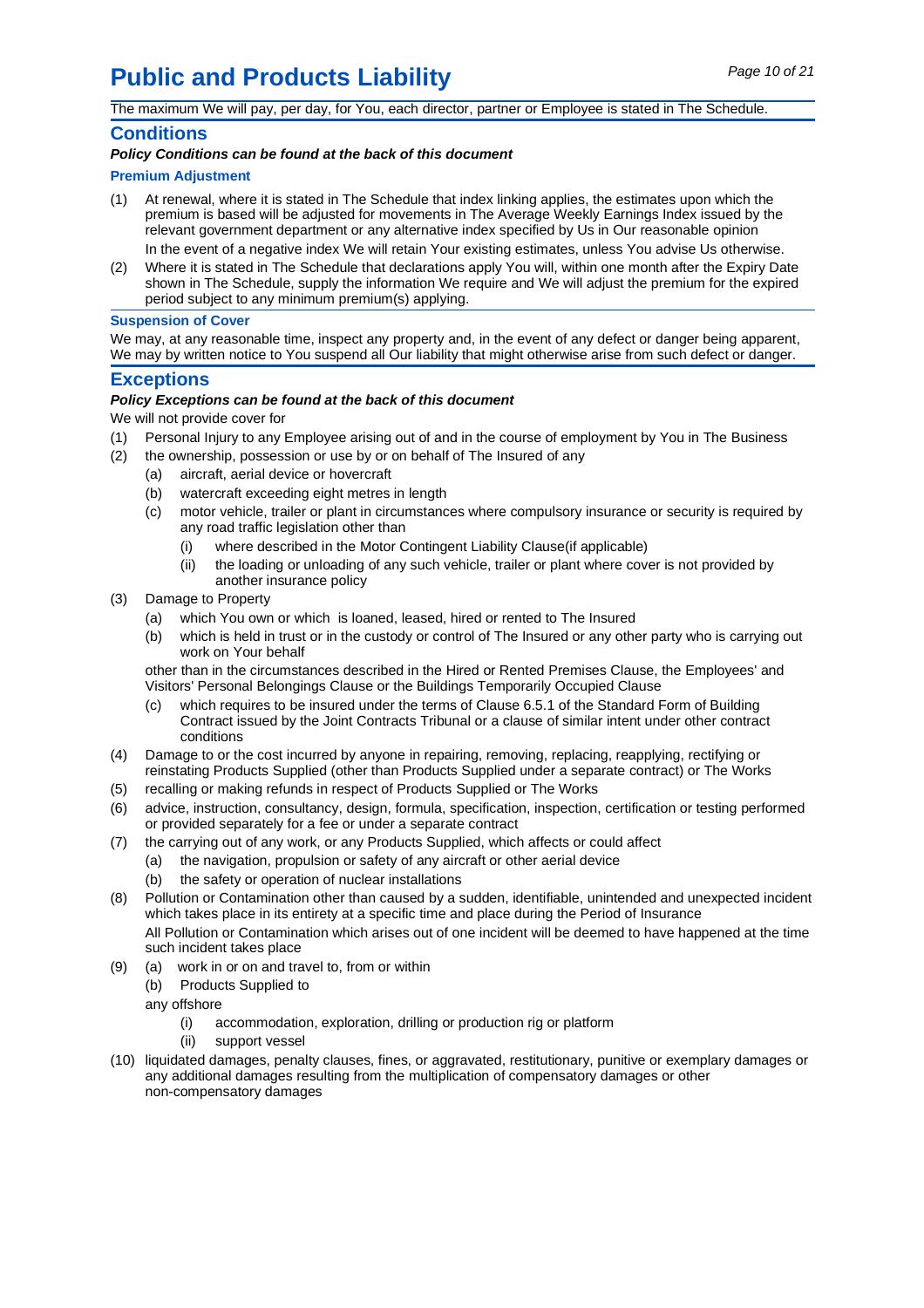## **Public and Products Liability** Page 11 of 21

- (11) liability imposed on You solely by reason of the terms of any contract conditions or agreement in connection with Products Supplied
- (12) the amount of Compensation, Costs and Expenses shown in The Schedule as The Excess. You will reimburse any amount paid by Us
- (13) (a) exposure to
	- (b) inhalation of
	- (c) fears of the consequences of exposure to or inhalation of
	- (d) the costs incurred by anyone in repairing, removing, replacing, recalling, rectifying, reinstating or managing (including those of any persons under any statutory duty to manage) any property arising out of the presence of

Asbestos including any product containing Asbestos

- (14) any liability arising directly or indirectly from, or in connection with, or consisting of any loss, destruction or damage, Failure or Loss of Data resulting directly or indirectly from or in connection with
	- (a) Virus or Similar Mechanism
	- (b) Denial of Service Attack
	- (c) unauthorised access to or use of Computer and Electronic Equipment

However We will not exclude any liability in respect of any ensuing accidental Bodily Injury or accidental Damage to Property which is not otherwise excluded

- (15) any consequence resulting directly or indirectly from or in connection with any of the following regardless of any other contributory cause or event
	- (a) Terrorism

(b) any action taken in controlling, preventing, suppressing or in any way relating to Terrorism except as stated in **Special Provision - Terrorism** below

In any action, suit or other proceedings where We allege that any consequence whatsoever resulting directly or indirectly from or in connection with (15)(a) and/or (15)(b) above regardless of any other contributory cause or event is not covered under this Section (or is covered only up to a specified limit of liability) the burden of proving that any such consequence is covered (or is covered beyond that limit of liability) under this Section shall be upon You

#### **Special Provision - Terrorism**

Subject otherwise to the terms of the policy

Neither of the exclusions in (15) (a) and (15) (b) above shall apply to the Public and Products Liability Section but The Limit of Indemnity for the purpose of this Special Provision - Terrorism islimited to

- (a) the Terrorism Limit of Indemnity stated in The Schedule in respect of any one event or all events consequent on or attributable to one original cause
- (b) the Terrorism Limit of Indemnity stated in The Schedule in respect of all events happening in any one Period of Insurance in respect of Products Supplied.

#### **Definitions**

#### **Policy Definitions can be found at the back of this document**

#### **Asbestos**

Asbestos, asbestos fibres or any derivatives of asbestos.

#### **Bodily Injury**

Bodily injury including death, illness, disease or nervous shock.

#### **Compensation**

Damages, including interest.

#### **Costs and Expenses**

- (1) Fees for the Insured's legal representation at any Coroner's Inquest or Fatal Accident Inquiry or proceedings in any Court of Summary Jurisdiction arising out of any alleged breach of statutory duty
- (2) costs and expenses

incurred with Our written consent

Any claimants legal costs for which The Insured is legally liable

in connection with any event which is or may be the subject of cover under this Section.

#### **Damage**

Physical loss, destruction, damage.

#### **Personal Injury**

Bodily Injury, wrongful arrest, detention or imprisonment, eviction, accusation of shoplifting.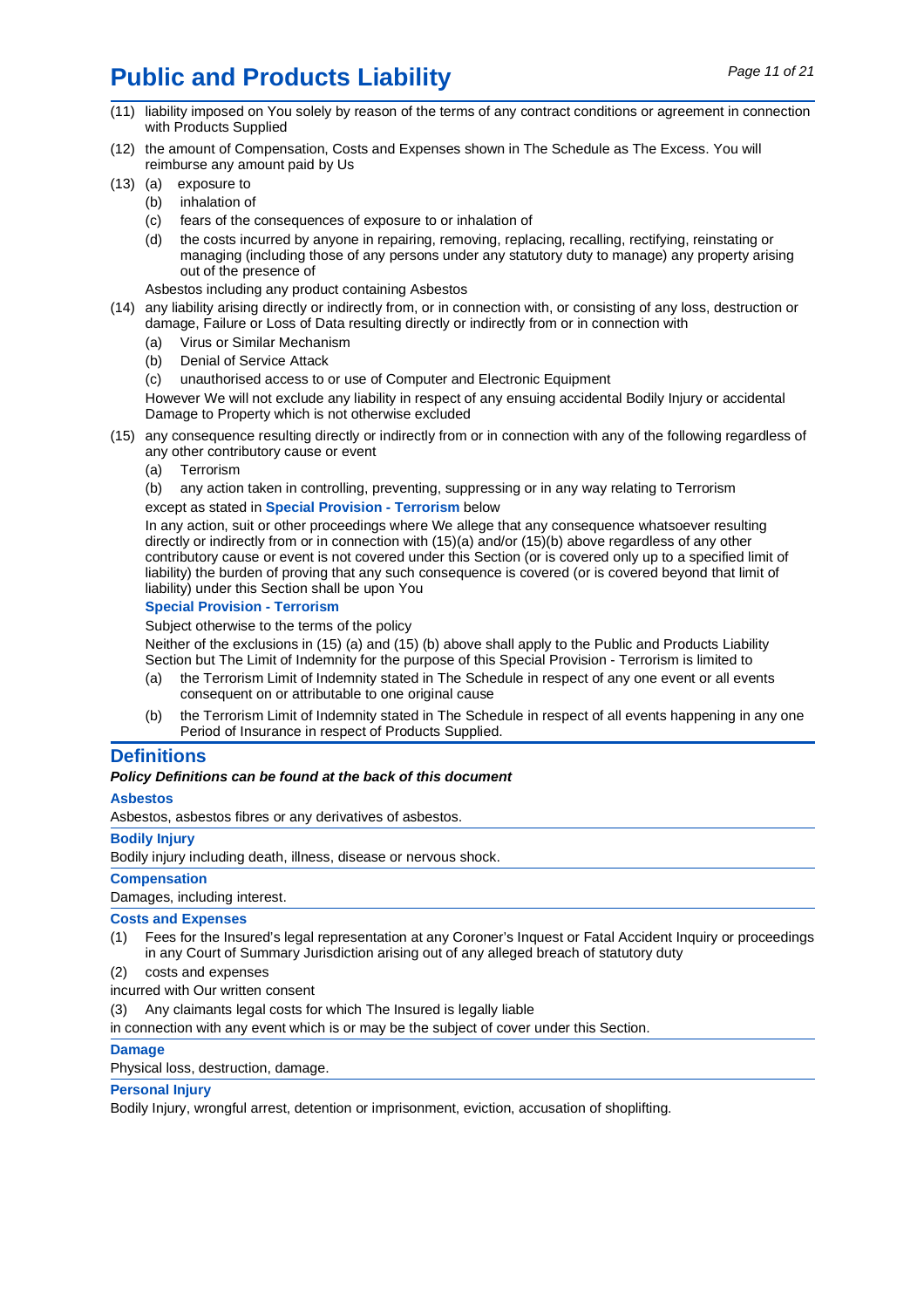## **Public and Products Liability** Page 12 of 21

Pollution or contamination of buildings or other structures or of water or land or the atmosphere and all loss, Damage to Property and Bodily Injury directly or indirectly caused by such pollution or contamination.

#### **Products Supplied**

Anything which is manufactured, sold, supplied, processed, altered or treated, repaired, serviced or tested, installed, constructed, erected or transported by You or on Your behalf and which is no longer in the custody or control of The Insured.

#### **Property**

Material property.

#### **Publication**

Written material produced in the course of The Business.

#### **Terrorism**

Any act or acts including but not limited to the use or threat of force and/or violence and/or harm or damage to life or to property (or the threat of such harm or damage) including but not limited to harm or damage by nuclear and/or chemical and/or biological and/or radiological means caused or occasioned by any person(s) or group(s) of persons or so claimed in whole or in part for political, religious, ideological or similar purposes.

#### **The Defined Territories**

Great Britain, Northern Ireland, the Channel Islands, the Isle of Man, or offshore installations within the Continental Shelf around such territories.

#### **The Excess**

The amount(s) specified in Your policy or The Schedule which You will bear. You will repay any such amount paid by Us.

#### **The Insured**

- (1) You and Your personal representatives in respect of legal liability You incur
- (2) At Your request, including the personal representatives of these persons
	- (a) any director, partner or Employee of Yours
	- (b) the officers, committees and members of Your canteen, social, sports, educational and welfare organisations, first aid, fire, security and ambulance services in their respective capacities as such
	- (c) any principal for whom You are carrying out a contract, to the extent required by the contract conditions
	- (d) those who hire plant to You to the extent required by the hiring conditions
- for legal liability for which You would have been entitled to cover if the claim had been made against You. Each covered party will be subject to the terms of this Section so far as they apply.

The total amount which We will pay will not exceed The Limit of Indemnity regardless of the number of parties claiming to be covered.

#### **The Limit of Indemnity**

The maximum amount, stated in The Schedule, which We will pay in respect of any one event or all events of a series consequent on or attributable to one original cause.

In respect of Products Supplied and Pollution or Contamination The Limit of Indemnity will apply to the total of all events happening in any one Period of Insurance.

#### **The Territorial Limits**

Anywhere in the world in connection with The Business conducted by You from premises within The Defined Territories.

#### **The Works**

All works completed or to be completed by You or on Your behalf including all materials incorporated or to be incorporated, plant, tools, equipment and temporary buildings used, or to be used, for the period during which You are responsible under contract conditions.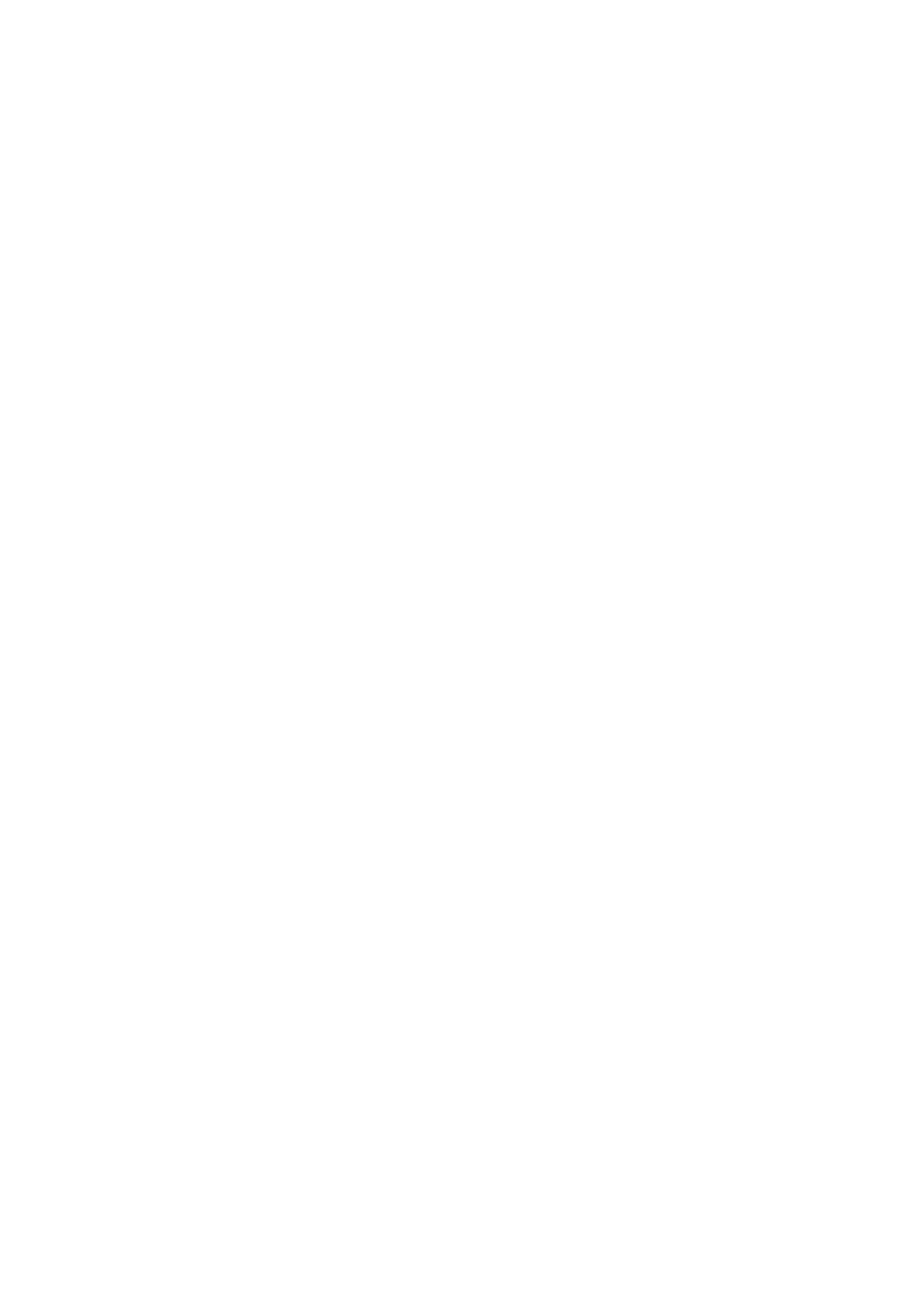## <span id="page-16-0"></span>**Policy Conditions** Page 13 of 21

### **Policy Conditions**

#### **The following Policy Conditions apply in addition to the conditions contained in each Section of the policy.**

#### **Alteration of Risk**

If there has been any alteration to the Property Insured and/or The Premises and/or The Business after the effective date of this insurance which increases the risk of loss, destruction, damage, accident or injury or Your interest ceases except by will or operation of law, We will at Our option avoid the policy from the date of such alteration or when Your interest ceases, unless We accept the alteration.

#### **Arbitration**

If We accept liability but You disagree with the amount We offer to pay, the claim will be referred to an arbitrator who will be jointly appointed in accordance with statutory provisions.

#### **Cancellation**

- (1) You may cancel this policy at any time after the date We have received the premium by providing 30 days notice in writing to Us.
- (2) If there is a default under Your Aviva credit agreement which finances this policy, We may cancel this policy by providing notice in writing to You in accordance with the default termination provisions set out in your Aviva credit agreement.

If Your policy is cancelled under (1) or (2) above and provided that there have been no:

- (a) claim(s) made under the policy for which We have made a payment
- (b) claim(s) made under the policy which are still under consideration
- (c) incident(s) which You are aware of and are likely to give rise to a claim which has already been or is yet to be reported to Us

during the current Period of Insurance We may, at Our discretion, refund to You a proportionate part of the premium paid for the unexpired period.

- (3) Where there is no Aviva credit agreement to finance this policy, We will cancel this policy from the inception date if the premium has not been paid and no return premium will be allowed. Such cancellation will be confirmed in writing by Us to Your last known address.
- (4) We may also cancel this policy at any time by sending not less than 30 days notice in writing to Your last known address.

We will refund a proportionate part of the premium for the unexpired period provided that there have been no:

- (a) claim(s) made under the policy for which We have made a payment
- (b) claim(s) made under the policy which are still under consideration
- (c) incident(s) which You are aware of and are likely to give rise to a claim which has already been or is yet to be reported to Us

during the current Period of Insurance.

#### **Contribution**

#### **Applicable to Employers' Liability Section and Public and Products Liability Section**

If the insurance provided by these Sections is also covered by another policy (or would but for the existence of these Sections), We will only indemnify You in respect of any excess beyond the amount which would be payable under such other insurance had these Sections not been effected.

#### **Applicable to all other Sections insured by this Policy.**

- (1) Where any loss, destruction, damage or liability covered by the policy is also covered by another policy, or would be but for the existence of this policy, We will only pay a rateable share of the loss.
- (2) If the other insurance is subject to a condition of average and this policy is not, this policy will become subject to the same condition of average.
- (3) If the Property Insured covered by the other insurance is subject to a provision excluding proportional payment in whole or in part, the payment We make will be limited to the proportion of loss, destruction or damage as the Sum Insured bears to the value of the property.

#### **Discharge of Liability**

We may at any time pay the Limit of Indemnity or the Sum Insured or a smaller amount for which a claim can be settled after deduction of any sum already paid. We will not make any further payment except for costs and expenses incurred prior to the payment of the claim.

#### **Fraud**

If a claim made by You or anyone acting on Your behalf is fraudulent or fraudulently exaggerated or supported by a false statement or fraudulent means or fraudulent evidence is provided to support the claim, We may:

- (1) refuse to pay the claim,
- (2) recover from You any sums paid by Us to You in respect of the claim,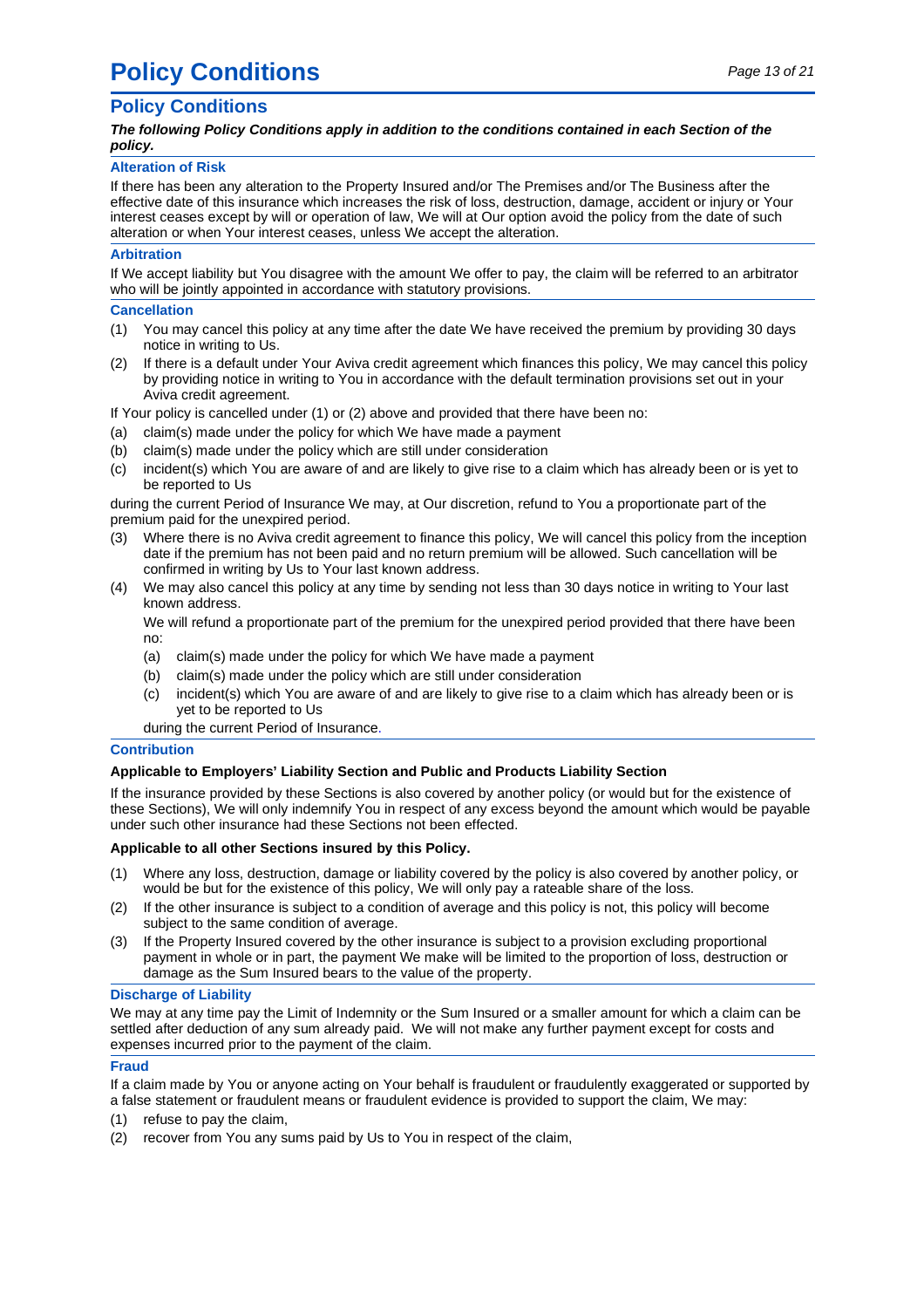## **Policy Conditions** Page 14 of 21

by notice to You cancel the policy with effect from the date of the fraudulent act without any return of premium.

If We cancel the policy under (3) above, then We may refuse to provide cover after the time of the fraudulent act. This will not affect any liability We may have in respect of the provision of cover before the time of the fraudulent act.

If this policy provides cover to any person other than You and a claim made by such person or anyone acting on their behalf is fraudulent or fraudulently exaggerated or supported by a false statement or fraudulent means or fraudulent evidence is provided to support the claim, We may:

- (1) refuse to pay the claim,
- (2) recover any sums paid by Us to You in respect of the claim (from You or such person depending on who received the sums or who benefited from the cover provided),
- (3) by notice to You and such person cancel the policy provided for such person with effect from the date of the fraudulent act without any return of premium in respect of such cover.

If We cancel a person's cover under (3) above, then We may refuse to provide cover after the time of the fraudulent act. This will not affect any liability We may have under such cover occurring before the time of the fraudulent act.

#### **Identification**

The policy and The Schedule will be read as one contract.

#### **Index Linking**

Where it states in The Schedule that index linking applies, the amounts insured will be adjusted at Renewal in line with any increase in the level of such suitable recognised index or indices as We select.

In the event of a reduction in the level of such index or indices We will retain your existing amounts insured unless You advise Us otherwise.

These adjustments will continue during the Period of Insurance, period of repair, replacement or reinstatement.

#### **Non Disclosure, Misrepresentation or Misdescription**

#### **(1) Before this policy was entered into**

If You have breached Your duty to make a fair representation of the risk to Us before the policy was entered into, then:

- ß where the breach was deliberate or reckless, We may avoid this policy and refuse all claims, and keep all premiums paid;
- ß where the breach was neither deliberate nor reckless, and but for the breach:
	- ß We would not have agreed to provide cover under this policy on any terms, We may avoid this policy and refuse all claims, but will return any premiums paid
	- ß We would have agreed to provide cover under this policy but on different terms (other than premium terms), We may require that this policy includes such different terms with effect from its commencement, and/or
	- ß We would have agreed to provide cover under this policy but would have charged a higher premium, Our liability for any loss amount payable shall be limited to the proportion that the premium We charged bears to the higher premium We would have charged, as outlined in Schedule 1 to the Insurance Act 2015.

#### **(2) Before a variation was agreed**

If You have breached Your duty to make a fair representation of the risk to Us before any variation to this policy was agreed, then:

- ß where the breach was deliberate or reckless, We may cancel this policy with effect from the date of the variation, and keep all premiums paid;
- ß where the breach was neither deliberate nor reckless, and but for the breach:
	- ß We would not have agreed to the variation on any terms, We may treat this policy as though the variation was never made, but will return any additional premiums paid
	- ß We would have agreed to the variation but on different terms (other than premium terms), We may require that the variation includes such different terms with effect from the date it was made, and/or
	- ß We would have agreed to the variation but would have increased the premium, or would have increased it by more than We did, or would not have reduced it or reduced it by less than We did, Our liability for any loss amount payable shall be limited on a proportionate basis, as outlined in Schedule 1 to the Insurance Act 2015.

This condition operates in addition to any provisions relating to underinsurance in this policy.

#### **Reinstatement**

When We decide, or are required to reinstate or replace any property, You will at Your expense provide plans, documents, books, and/or any information which We require. We will not be obliged to reinstate property exactly but only in a satisfactory manner as circumstances allow.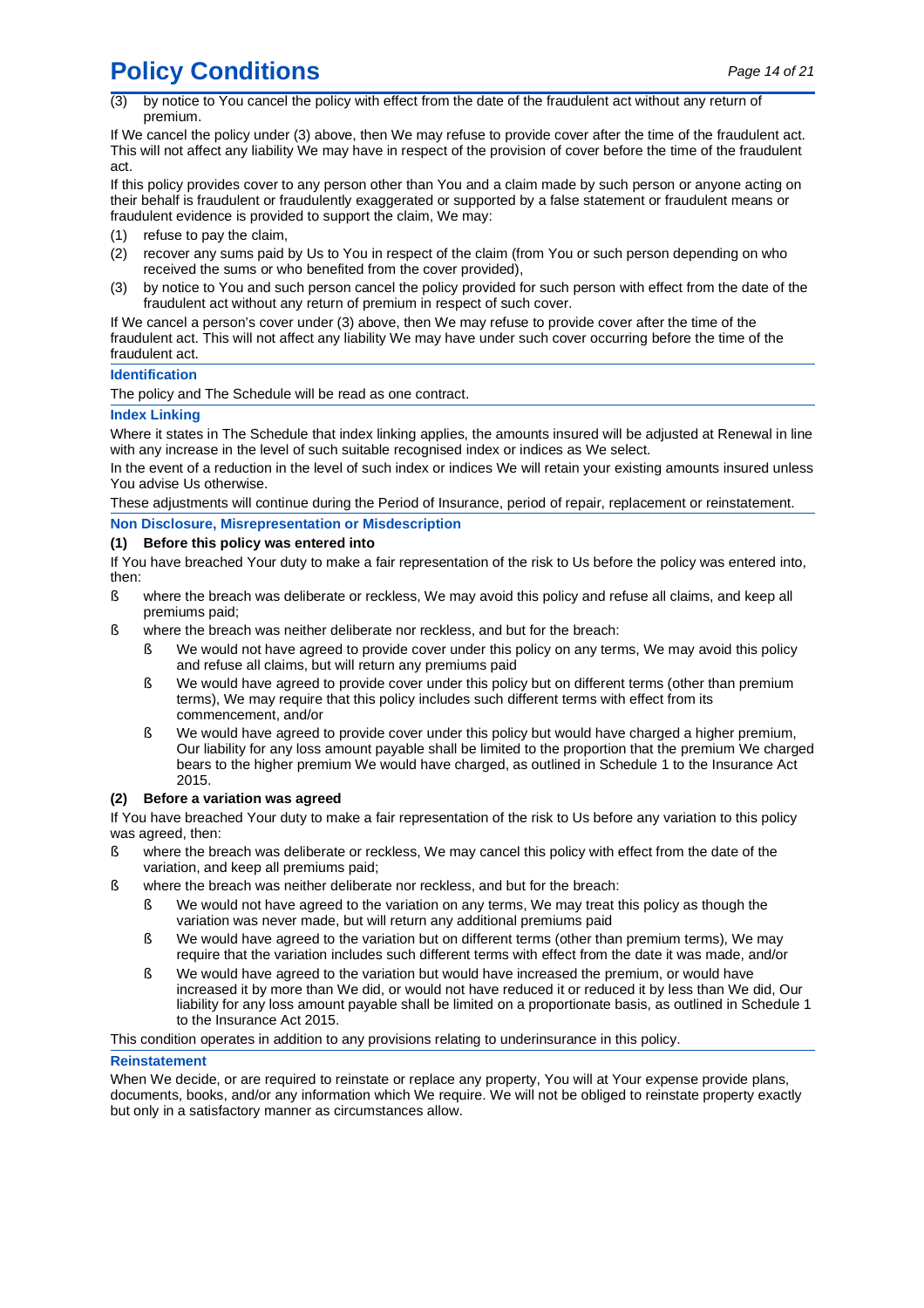## **Policy Conditions** Page 15 of 21

The maximum amount We will pay in respect of one item is the Limit of Indemnity or Sum Insured for that item.

#### **Sanctions**

No (re)insurer shall be deemed to provide cover and no (re)insurer shall be liable to pay any claim or provide any benefit hereunder to the extent that the provision of such cover, payment of such claim or provision of such benefit would expose that (re)insurer to any sanction, prohibition or restriction under United Nations resolutions or the trade or economic sanctions, laws, or regulations of the European Union and United Kingdom.

#### **Severability of Interest**

#### **Applicable to all Sections other than the Employers' Liability Section and the Public and Products Liability Sections, in respect of which, the Cross Liabilities clause shall apply.**

If The Policyholder comprises more than one party, each operating as a separate and distinct entity, this policy shall apply in the same manner and to the same extent to each party as if they were separately and individually insured.

Provided that for the purposes of the

- (1) Loss Limit;
- (2) Total Sum Insured;
- (3) Sum Insured;
- (4) Limits of Liability;
- (5) Total Cover Limit; or

(6) any other cover limit, limit of liability or indemnity, and/or any amount payable

stated in The Schedule or elsewhere in this policy (as the case may be), all of the parties insured under this policy shall be treated as one party so that there shall be only a single contract of insurance between

- (a) Aviva as one party
- and
- (b) The Policyholder, as the other party.

#### **Subrogation**

Anyone making a claim under this policy must, at Our request and expense, do everything We reasonably require to enforce a right or remedy or obtain relief or indemnity from other parties to which We will become entitled or subrogated because of payment for or making good loss, destruction, damage, accident or injury.

We may require You to carry out such actions before or after We make any admission of or payment of a claim.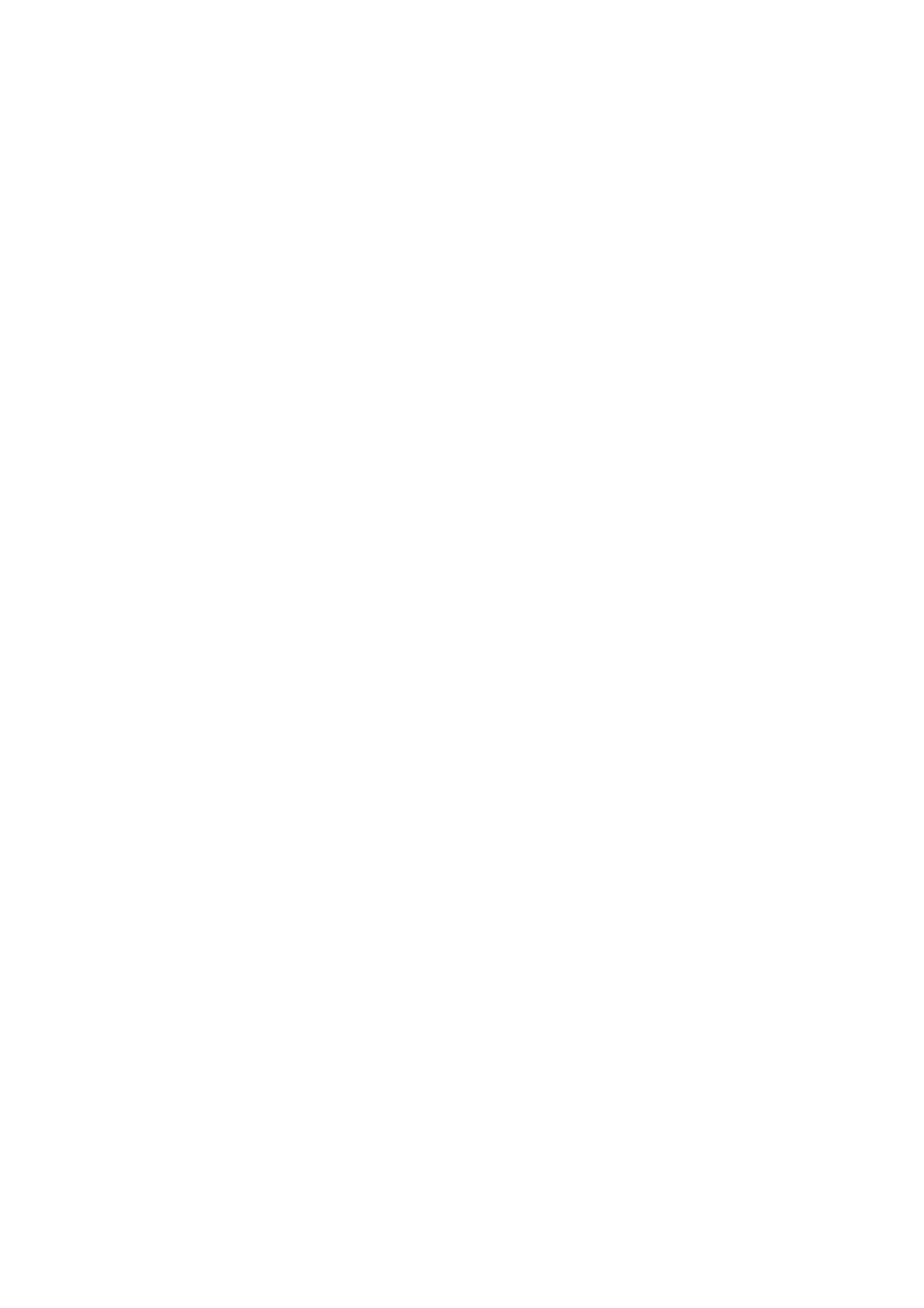## **Policy Exceptions** Page 16 of 21

### **Policy Exceptions**

**The following Policy Exceptions apply to all Sections unless otherwise stated and in addition to the exceptions contained in each Section of the policy.**

#### We will not provide cover in respect of

- (1) any consequence whatsoever which is the direct or indirect result of any of the following, or anything connected with any of the following, whether or not such consequence has been contributed to by any other cause or event
	- (a) (i) war, invasion, act of a foreign enemy, hostilities or a warlike operation or operations (whether war be declared or not), civil war, rebellion, revolution, insurrection, civil commotion assuming the proportions of or amounting to an uprising, military or usurped power
		- (ii) mutiny or military uprising, martial law
	- (b) nationalisation, confiscation, requisition, seizure, damage or destruction by or by order of any government or any local or public authority, and
	- (c) any action taken in controlling, preventing, suppressing or in any way relating to (1) (a) and/or (1) (b) above

However,

- (1) exception (1) (a) (ii) shall only apply in respect of the Property Damage, Business All Risks, Money and Assault, Goods in Transit, Contract Works, Machinery, Plant and Equipment, Computer, Cyber, Business Interruption Sections, when insured by this policy
- (2) exceptions (1) (a) (b) and (c) do not apply to the Terrorism and Employers' Liability Sections, when insured by this policy
- (3) exception (1) (b) does not apply to the Public and Products Liability Section or the Group Personal Accident Section when insured by this policy.
- (4) exceptions (1) (a) and (1) (c) do not apply to the Group Personal Accident Section and Business Travel Sections, when insured by this policy, while the Insured Person is actually engaged on an Insured Journey abroad.
- (2) death or disablement, loss or destruction of or damage to any property, any loss or expense whatsoever, any consequential loss or any legal liability directly or indirectly caused by or contributed to by or arising from
	- (a) (i) ionising radiations or contamination by radioactivity from nuclear fuel or from nuclear waste from the combustion of nuclear fuel
		- (ii) the radioactive, toxic, explosive or other hazardous or contaminating properties of any nuclear installation, reactor or other nuclear assembly or nuclear component thereof
	- (b) the use of any weapon or device
		- (i) dispersing radioactive material and/or ionising radiation, or
		- (ii) using atomic or nuclear fission and/or fusion or other like reaction
	- (c) the radioactive, toxic, explosive or other hazardous or contaminating properties of any radioactive matter but this will not apply in respect of radioactive isotopes at The Premises (other than nuclear fuel or nuclear waste) used in the course of The Business for the purposes for which they were intended

However,

- (1) exception (2) (b) does not apply to the Employers' Liability and Public and Products Liability Sections when insured by this policy
- (2) in relation to the Employers' Liability Section, exception (2) (a) only applies when You under a contract or agreement have undertaken to
	- (a) indemnify another party, or
	- (b) assume the liability of another party.
- exceptions (2) (a) and (2) (b) do not apply to the Terrorism Section when insured by this policy
- (3) Money, negotiable instruments and specie, securities and bonds, jewellery, precious stones and metals, bullion, furs, curios and antiques, rare books, works of art, goods held in trust or on commission, documents, manuscripts, business books, computer systems records, explosives and hazardous substances, property in transit unless specifically mentioned.

However, Exception (3) does not apply to the Terrorism, Commercial Crime, Employers' Liability, Public and Products Liability and Commercial Legal Protection Sections when insured by this policy.

- (4) any claim which arises directly or indirectly from or consists of the failure or inability of any
	- (a) electronic circuit, microchip, integrated circuit, microprocessor, embedded system, hardware, software, firmware, program, computer, data processing equipment, telecommunications equipment or systems, or any similar device
	- (b) media or systems used in connection with anything referred to in (4) (a) above

whether Your property or not, at any time to achieve any or all of the purposes and consequential effects intended by the use of any number, symbol or word to denote a date and this includes without any limitation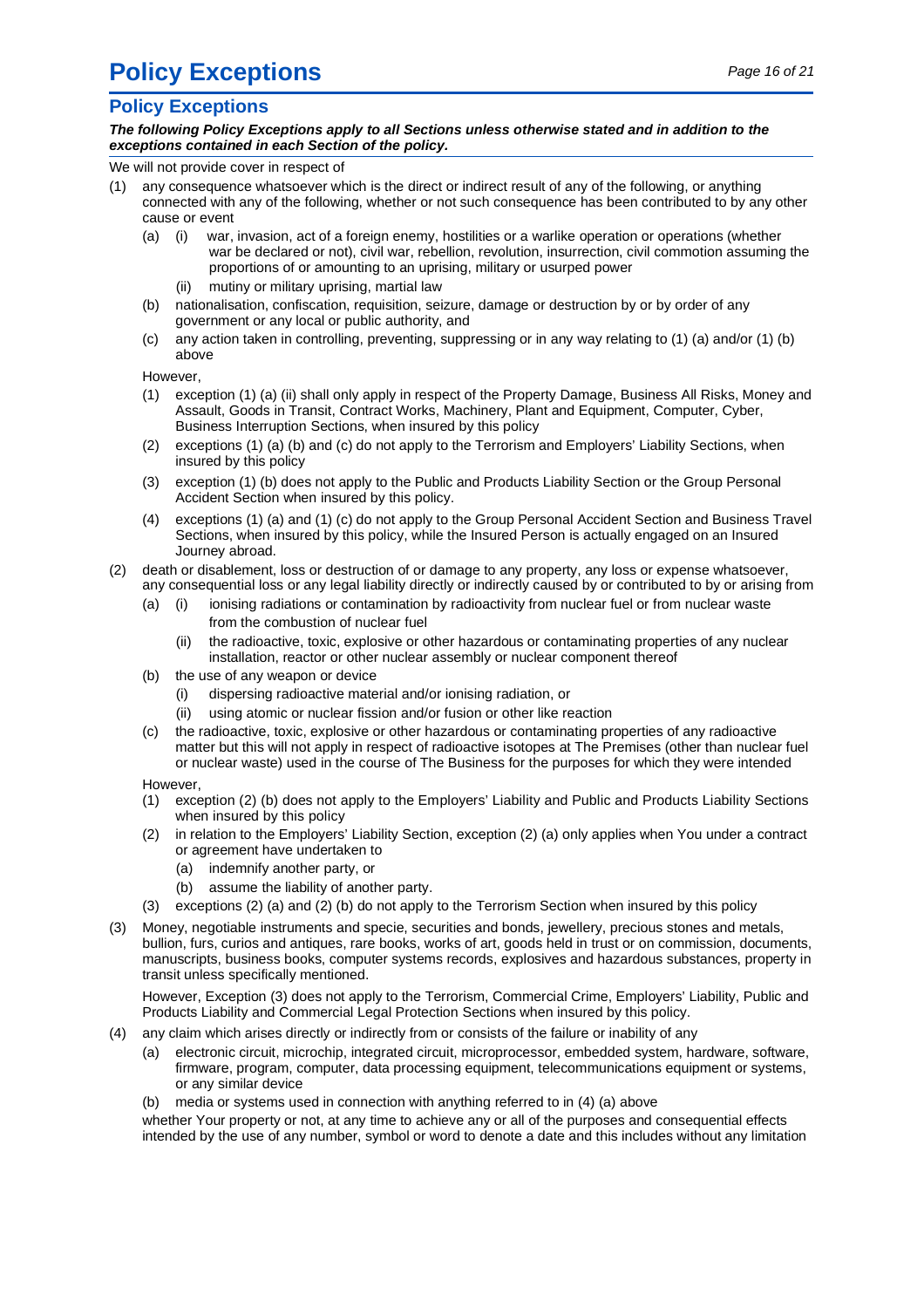## **Policy Exceptions** Page 17 of 21

the failure or inability to recognise, capture, save, retain or restore and/or correctly to manipulate, interpret, transmit, return, calculate or process any date, data, information, command, logic or instruction as a result of

- (i) recognising, using or adopting any date, day of the week or period of time, otherwise than as, or other than, the true or correct date, day of the week or period of time
- (ii) the operation of any command or logic which has been programmed or incorporated into anything referred to in (a) and (b) above.

However,

- (1) We will not exclude any claim for subsequent loss or destruction of or damage to any property or consequential loss which itself results from a Defined Contingency arising under the Property Damage, Business All Risks, Money and Assault, Goods in Transit, Contract Works, Machinery, Plant and Equipment, Computer, Cyber and Business Interruption Sections, but only to the extent that such claim would otherwise be insured under that Section.
- (2) exceptions (4) (a) and (4) (b) do not apply to the Terrorism, Commercial Crime, Employers' Liability and Group Personal Accident Sections when insured by this policy.

#### **Definition**

The following definition only applies to this exception

#### **'Defined Contingency'**

fire, lightning, explosion, aircraft and other aerial and/or spatial devices or articles dropped from them, riot, civil commotion, strikers, locked out workers, persons taking part in labour disturbances, malicious persons other than thieves, earthquake, storm, flood, escape of water from any tank apparatus or pipe, impact by any road vehicle or animal, or theft.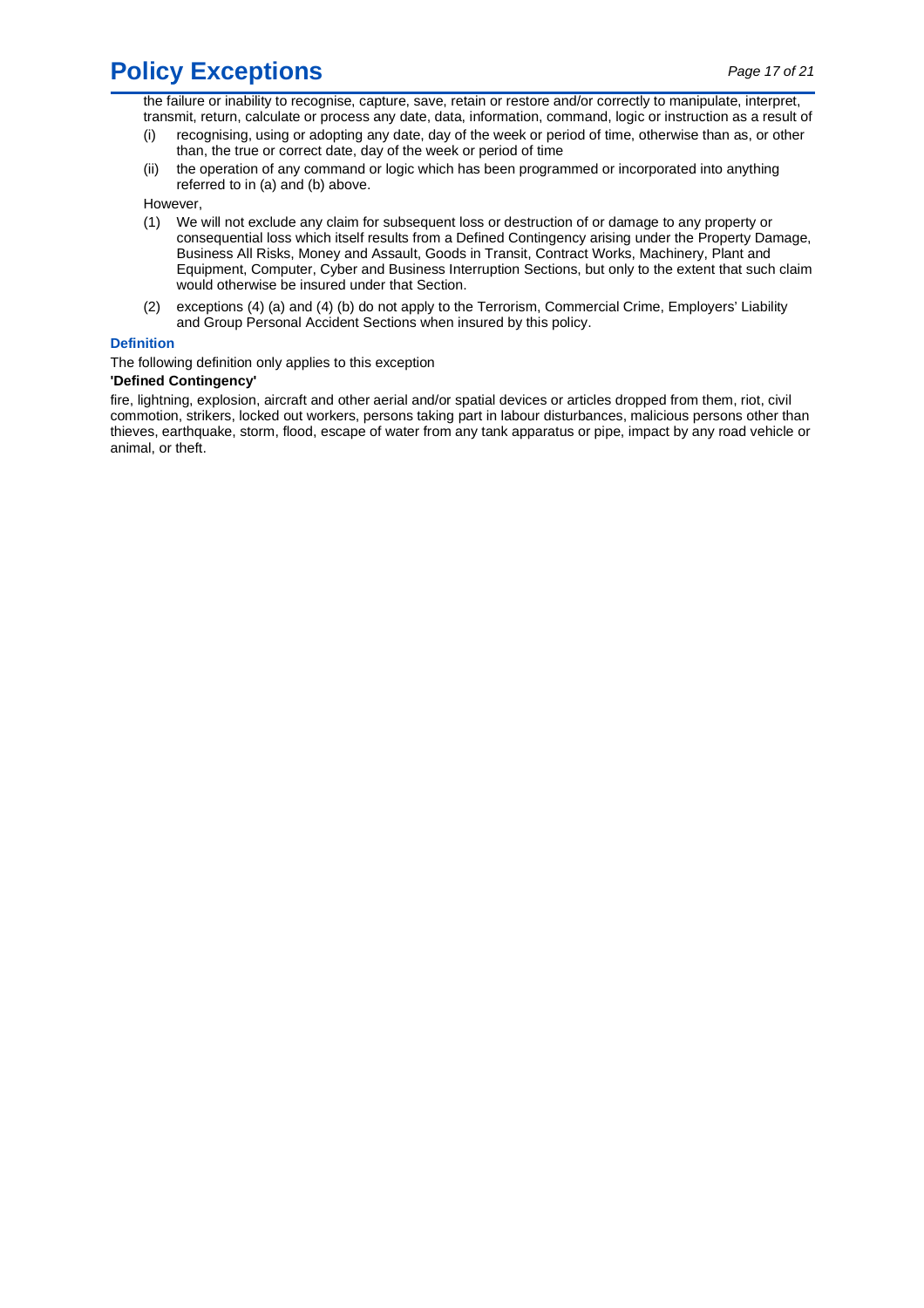## **Policy Definitions**  $\qquad \qquad \text{Page 18 of 21}$

### **Definitions**

Each time We use one of the words or phrases listed below, it will have the same meaning wherever it appears in Your policy unless an alternative Definition is stated to apply. A defined word or phrase will start with a capital letter each time it appears in the policy, except when used in the sections of this policy **headed 'Policy Introduction', 'Contents', 'Contact Details for Claims and Help', 'Complaints Procedure' and 'Important Information' and in headings and titles.**

#### **Aggregate Deductible Limit**

The amount specified in The Schedule being the total of all Deductible amounts that You will be responsible for during the Period of Insurance after allowance has been made for any Non-Ranking Deductible amounts.

#### **Buildings**

The building including:

- (1) landlords' fixtures and fittings, annexes and outbuildings
- (2) walls, gates and fences, car parks, barriers, forecourts, roads and pavements
- (3) underground pipes, cables and wires.

#### **Combined Deductible**

The amount specified in The Schedule for which You will be responsible in respect of any one occurrence and which will be deducted from the total amount payable under any one or a combination of the Sections of this policy, after the application of all other terms and conditions of this policy including any Average condition. The Schedule will state if a Deductible is combined and which Sections it applies to.

In the event of any Aggregate Deductible Limit being exceeded, then the amount shown in The Schedule as the Drop-Down Deductible will be deemed to be the Deductible in respect of all claims during the remainder of the Period of Insurance.

Deductible amounts are exclusive of any Limits of Liability stated in The Schedule and/or policy unless otherwise stated.

#### **Computer and Electronic Equipment**

All computers, computer installations and systems, microchips, integrated circuits, microprocessors, embedded systems, hardware, and any electronic equipment, data processing equipment, information repository, telecommunications equipment, computer controlled or programmed machinery, equipment capable of processing data and/or similar devices, whether physically or remotely connected thereto.

#### **Data**

All information which is electronically stored or represented, or contained on any current and back-up disks, tapes or other materials or devices used for the storage of data including but not limited to operating systems, records, programs, software or firmware, code of series of instructions.

#### **Data Storage Materials**

Any materials or devices used for the storage or representation of Data including but not limited to disks, tapes, CD-ROMs, DVDs, memory sticks, memory cards or other materials or devices which may or may not also constitute Computer and Electronic Equipment.

#### **Debris Removal**

Costs and expenses necessarily incurred by You with Our consent for removal of debris, dismantling, demolishing, shoring or propping up of the parts of property which have suffered Damage insured under this Section.

We will not provide cover for costs or expenses

- (1) incurred in removing debris from anywhere other than the site of the Damage and the area immediately adjacent to it
- (2) arising from pollution or contamination of property not insured by this Section.

#### **Deductible(s)**

The amount specified in The Schedule for which You will be responsible and which will be deducted from each and every claim, after the application of all other terms and conditions of this policy including any Average condition.

In the event of any Aggregate Deductible Limit being exceeded, then the amount shown in The Schedule as the Drop-Down Deductible will be deemed to be the Deductible in respect of all claims during the remainder of the Period of Insurance.

Deductible amounts are exclusive of any Limits of Liability stated in The Schedule and/or policy unless otherwise stated.

**Defined Contingencies**

- (1) fire
- (2) lightning
- (3) explosion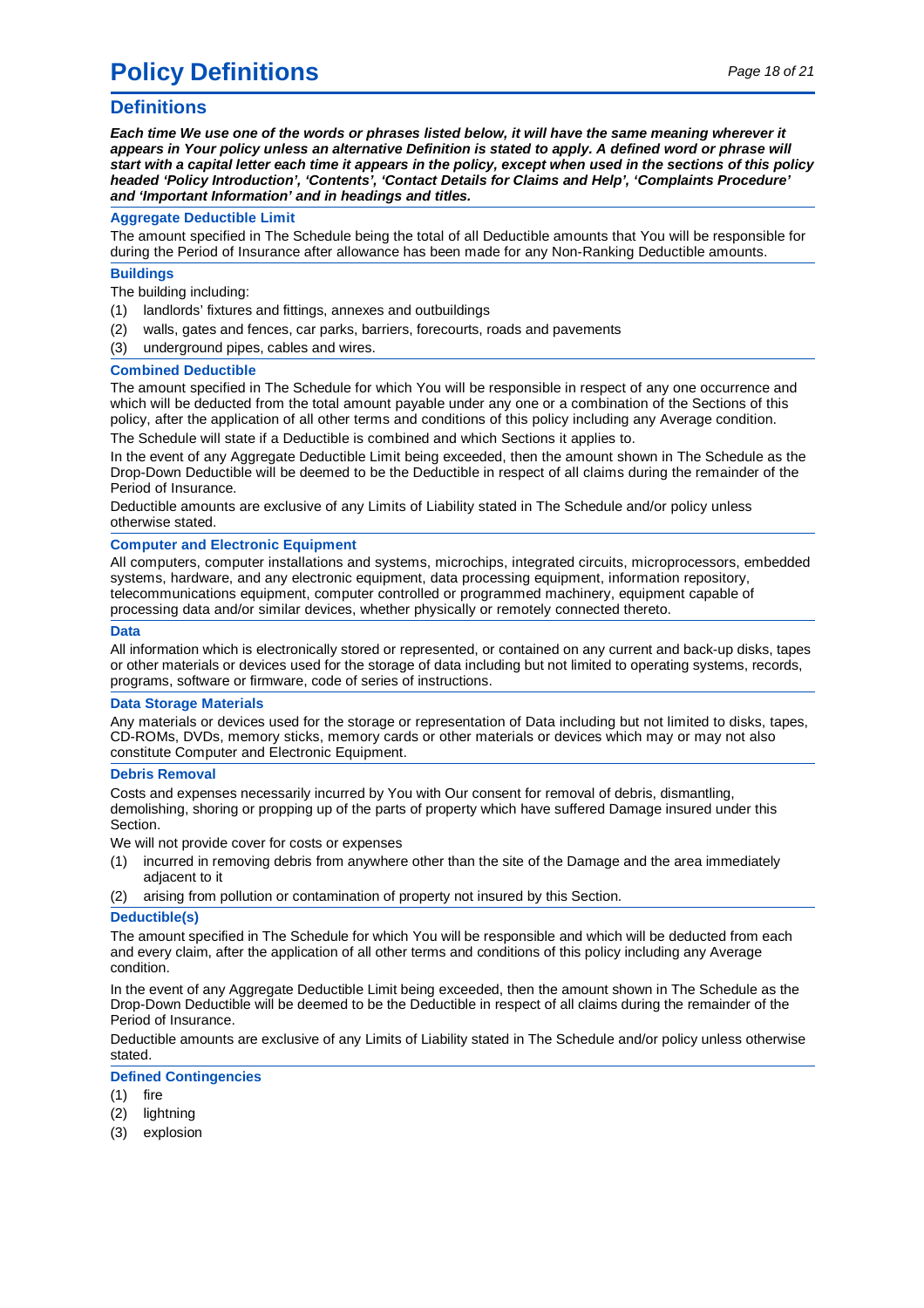## **Policy Definitions** *Page 19 of 21*

- (4) aircraft and other aerial and/or spatial devices or articles dropped from them
- (5) earthquake
- (6) riot, civil commotion, strikers, locked out workers or persons taking part in labour disturbances
- (7) storm or flood
- (8) escape of water from any tank apparatus or pipe
- (9) falling trees
- (10) impact by any vehicle or animal or by goods falling from either
- (11) escape of fuel from any fixed oil heating installation
- (12) malicious persons other than thieves
- (13) malicious persons other than thieves but only where involving entry into or exit from The Premises by forcible and violent means
- (14) theft or attempted theft
- (15) theft or attempted theft but only where involving entry into or exit from The Premises by forcible and violent means
- (16) theft involving violence or threat of violence to You, Your partners, directors or Employees.

#### **Denial of Service Attack**

Any actions or instructions with the ability to damage, interfere with, or otherwise affect the availability of Computer and Electronic Equipment or Data, including but not limited to the generation of excess traffic into network addresses, the exploitation of system or network weaknesses, and the generation of excess or non genuine traffic within, between or amongst networks.

#### **Drop-Down Deductible**

The amount shown in The Schedule which replaces the Deductible during the remainder of the Period of Insurance, in the event of an Aggregate Deductible Limit being exceeded.

#### **Employee(s)**

Any person who is

- (1) under a contract of service or apprenticeship with You, borrowed by or hired to You, a labour master or supplied by a labour master, employed by labour only sub-contractors, self-employed, under a work experience or training scheme, a voluntary helper while working under Your control in connection with The Business
- (2) outworker or homeworker when engaged in work on Your behalf.

#### **Excess / Excesses**

The amount(s), to be deducted after the application of any Average condition, specified in Your policy or The Schedule which We will deduct from each and every claim at each separate premises. You will repay any such amount paid by Us.

#### **Failure**

Any partial or complete reduction in the performance, availability, functionality or the ability to recognise or process any date or time of any Computer and Electronic Equipment, electronic means of communication or website.

#### **Fees**

Architects' surveyors, consulting engineers' legal and other fees necessarily incurred in the reinstatement of Property Insured following Damage by any contingency insured against but not for preparing any claim, it being understood that the amount payable for such fees shall not exceed those authorised under the scales of the various institutions and/or bodies relating to such charges.

#### **Loss of Data**

Physical or electronic or other loss or destruction or alteration or loss of use, whether permanent or temporary, of or damage to Data, of whatsoever nature, in whole or in part, including, but not limited to, loss of data resulting from loss or damage to Computer and Electronic Equipment or Data Storage Materials, including while stored on Data Storage Materials.

#### **Machinery Plant and All Other Contents**

Machinery and plant, fixtures and fittings, garden furniture and All Other Contents, Your property or held by You in trust including your interest in any Tenants improvements, fixtures and fittings, structural alterations, additions and decorations.

#### **Money**

Any physical coin and/or bank currency note, postal and money order, bankers' draft, cheque and giro cheque, crossed warrant, bill of exchange and securities for money, postage, revenue, national insurance and holiday with pay stamp, national insurance and holiday with pay card, national savings certificate, war bond, premium savings bond and franking machine impression, credit company sales voucher, luncheon voucher and trading stamp, VAT invoice, all of which are current and legal tender.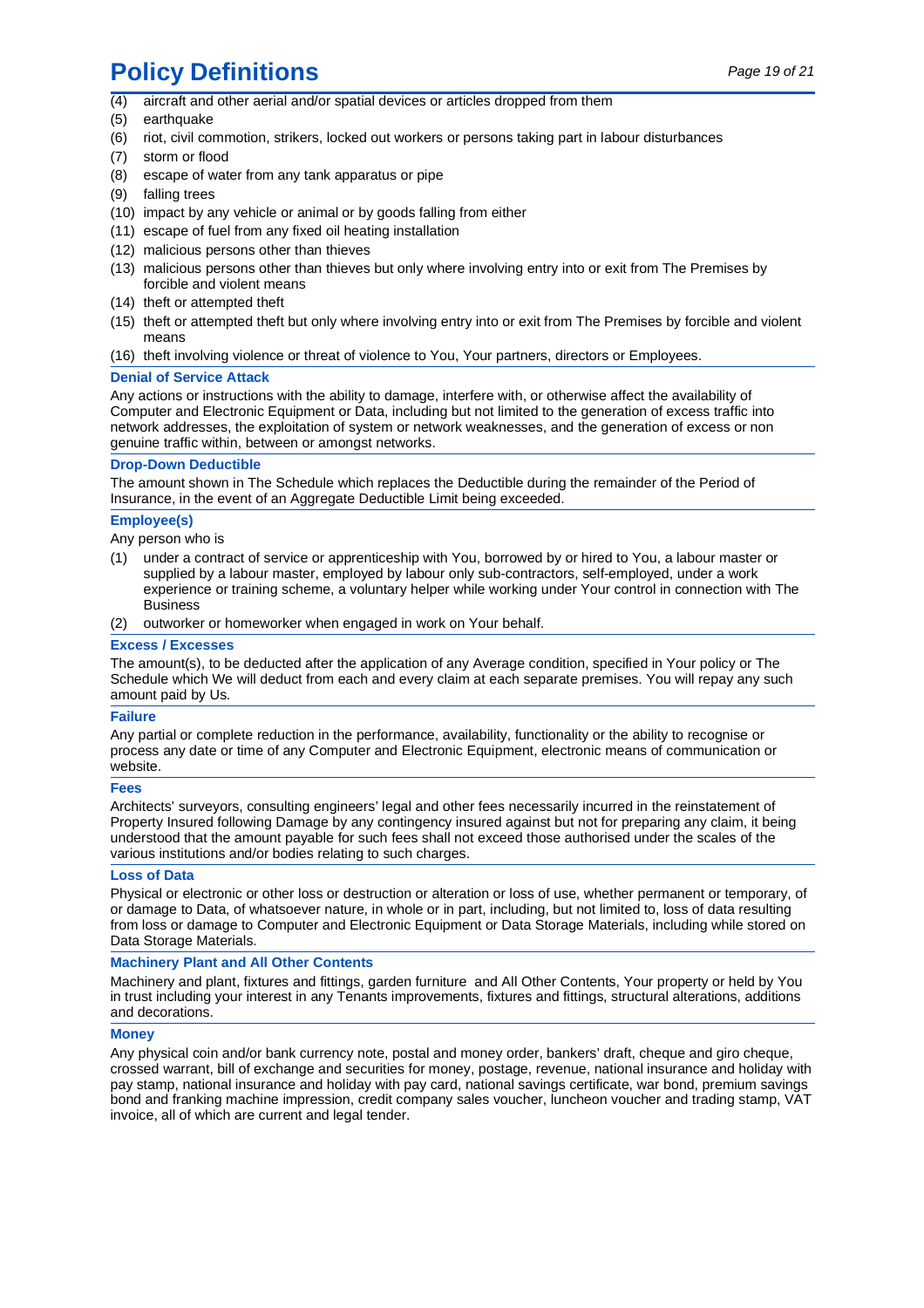## **Policy Definitions**  $Page 20 of 21$

#### **Non-Ranking Deductible**

The amount of non-ranking deductible will be shown in The Schedule. Any claims below this amount will not contribute to the erosion of the Aggregate Deductible Limit.

Claims above the non-ranking deductible amount, up to the amount of the Deductible, will contribute towards the erosion of the Aggregate Deductible Limit in full.

#### **Period of Insurance**

From the effective date until the expiry date, both shown in The Schedule, or any subsequent period for which We accept payment for renewal of this policy.

#### **Prescribed Territories**

Great Britain, Northern Ireland, the Channel Islands, the Isle of Man.

#### **Stock and Materials in Trade**

Stock and Materials in Trade belonging to You or held by You in trust or on commission for which You are responsible, at The Premises. Declarations, if applying, will be stated in The Schedule.

#### **The Business**

Activities directly connected with the business specified in The Schedule.

#### **The Premises**

The premises specified in The Schedule.

#### **The Schedule**

The document(s) which specifies details of The Policyholder, The Premises, Insured Persons, Property Insured, Sums Insured, Limits of Indemnity and any Excess(es), Operative Time of Cover and any Deferment Period(s), Endorsements and Conditions applying to this policy.

#### **Unattended Vehicle**

Any vehicle where neither You or any person(s) authorised by You are able to keep the vehicle under observation and able to observe and reasonably prevent any attempt to interfere with it.

#### **Unoccupied**

Any building or portion of a building that is

- (1) not physically occupied by You or Your Employees during Your normal working hours, and/or
- (2) not used for the purposes of The Business, and/or
- (3) empty, vacant, disused, untenanted or unfurnished, and/or
- (4) awaiting refurbishment, redevelopment, renovation or demolition

for a period in excess of 45 consecutive days.

#### **Virus or Similar Mechanism**

Program code, programming instruction or any set of instructions with the ability to damage, interfere with, or otherwise adversely affect Computer and Electronic Equipment or Data, whether involving self-replication or not, including, but not limited to trojan horses, worms and logic bombs.

### **We / Us / Our / Aviva**

Aviva Insurance Limited.

#### **You / Your / The Policyholder**

The person, persons, company, companies, partnership, partnerships or unincorporated association, named in The Schedule as The Policyholder.